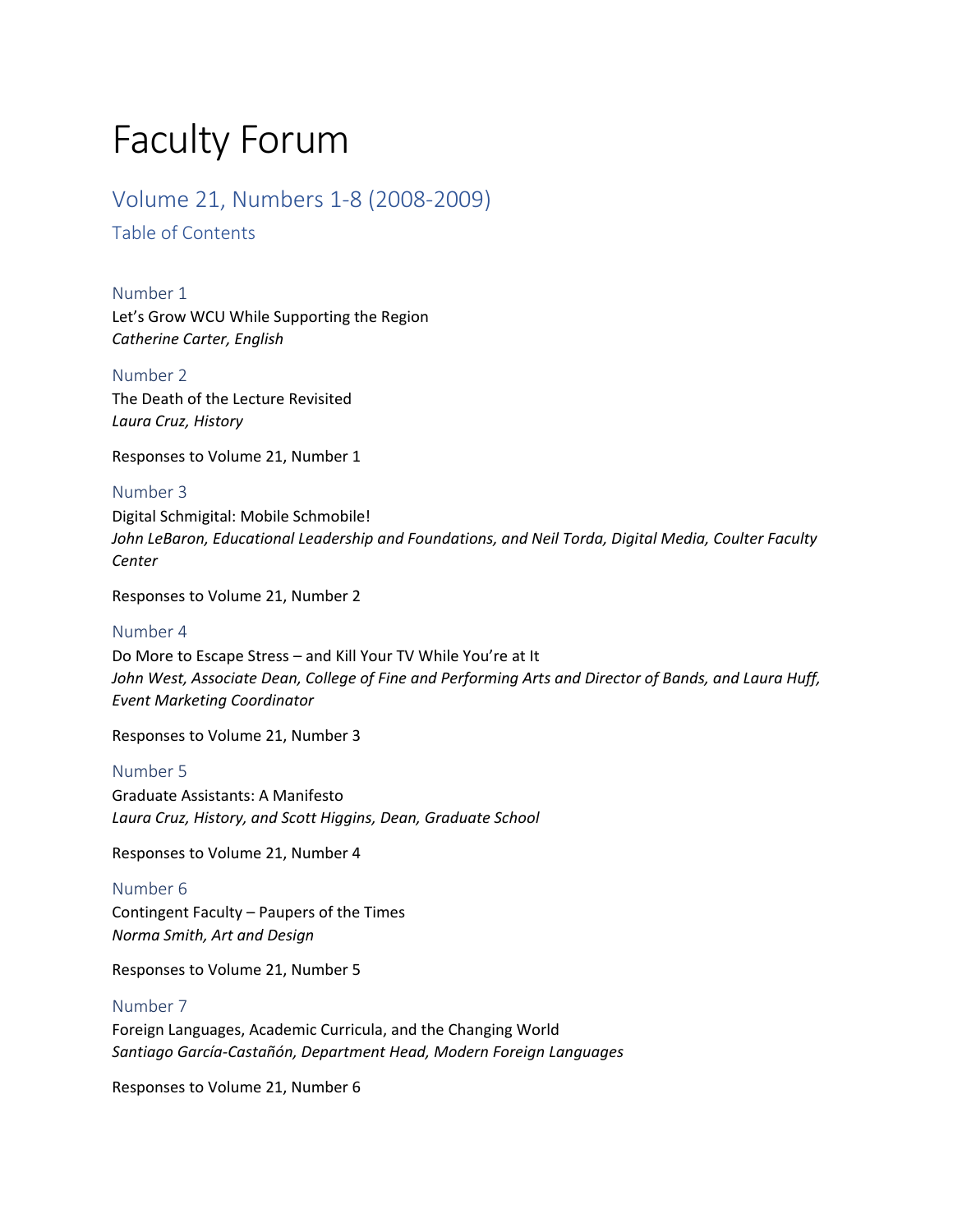### Number 8

[Make Room for Baby: The Rising Teen Pregnancy Rate and Its Challenge to WCU](#page-27-0) *Sharon Jacques, Nursing*

Responses to Volume 21, Number 7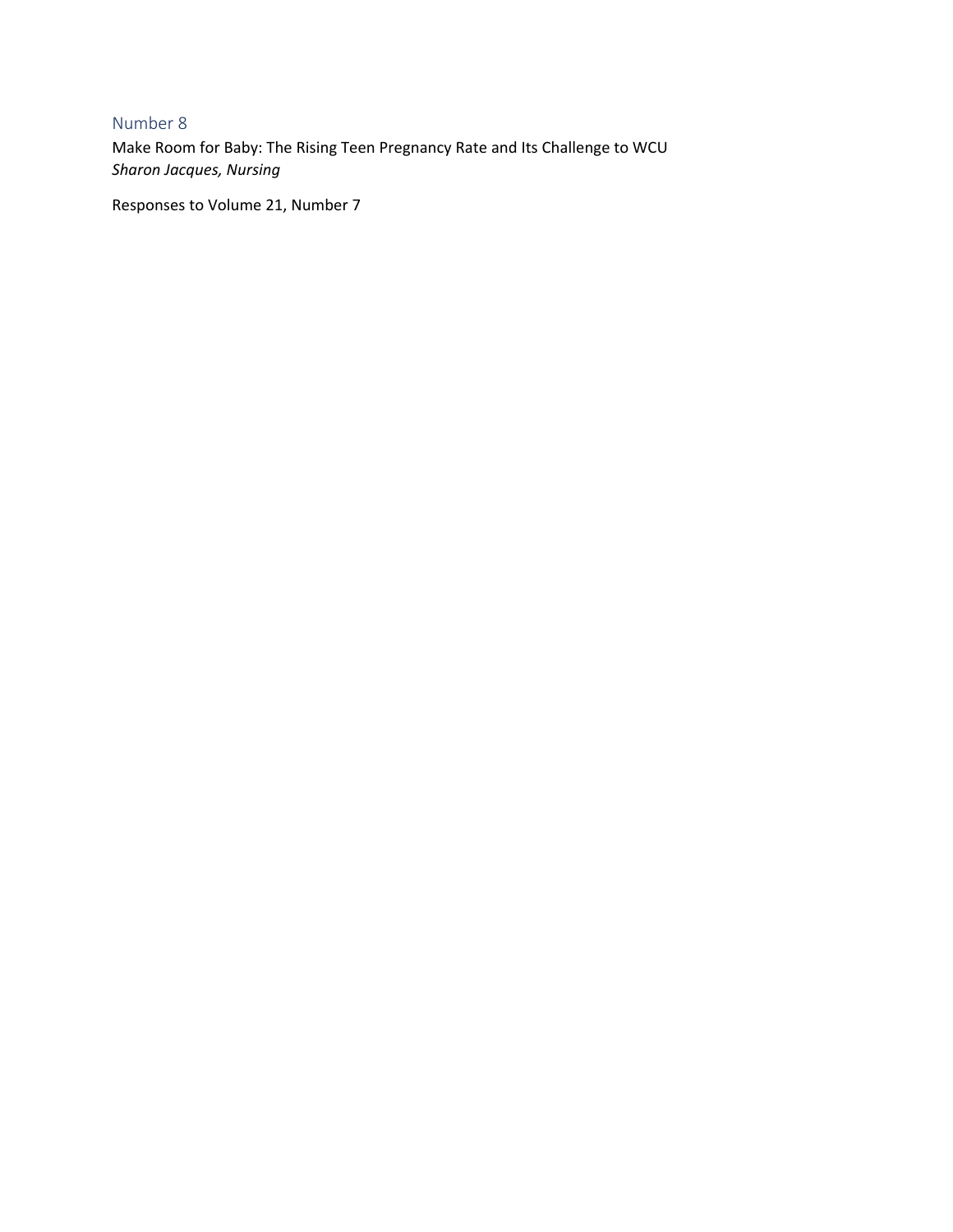<span id="page-2-0"></span>

CULLOWHEE, NORTH CAROLINA

Vol.
21,
No.
1 September
1,
2008

### **Let's Grow WCU While Supporting the Region**

At the spring faculty meeting in 2008, our Chancellor shared a possible vision for a changing Cullowhee—a whitewater park, a revitalized "back entrance" to campus and a town center at the current location of the Camp Building. In return, this is the time to discuss our options as a university. We are fortunate to have some time for input and in that the administration has been soliciting feedback via survey. We encourage all faculty to provide that input; as we do so, though, perhaps we could also take into account the following concerns.

To begin with, few of us are opposed to growth. Small businesses can prosper in Cullowhee as the university grows, adding vitality, employment and profit to the community while providing incentives to students to spend more time on campus. This is the kind of growth which the Cullowhee Revitalization Endeavor (CURVE) supports.

However, the Chancellor also mentioned the possibility of a Moe's Burrito, a Barnes and Noble, or a Starbuck's Coffee, and here I do have qualms. How could any professor object to a bookstore or coffeeshop, you may ask? But it's not hard if the businesses in question can be expected to attempt to undersell local businesses, to hire cheaper and less qualified labor to provide the bare minimum of service, to offer a standardized range of selections, and to waste maximum resources while doing so. Such companies' practices are too often oppositional to a regional comprehensive university's mission: to make ever greater efforts to support the peoples and economy of *this* region.

Of these issues, the most troubling is the possibility of WCU setting up chains in competition with unique local businesses. Sylva already has a local independent bookstore, City Lights; its owners have supported campus literary festivals since their inception, and supported our visiting writers' series for many years before that, ordering and buying the authors' books and sitting for untold hours outside of our events to provide them to audiences. City Lights has further accepted our interns from the Professional Writing program, providing crucial hands-on training and pre-graduation business experience. Cullowhee also has a coffeeshop and bakery, the Mad Batter. Like City Lights, the Mad Batter has built its business from scratch, providing quality, responsible products and superior service. Both businesses have made a point of serving WCU; the Mad Batter actually schedules its vacations around Western's. And Cullowhee has recently acquired an independent burrito shop, Rolling Stone, owned and run by faculty members.

A secondary issue is that Cullowhee and Jackson County have a unique environment: personal, distinctive, independent, memorable. Many of the students who come here speak of our small-town atmosphere as a "draw." It's true that others toss around pejorative comments about the lack of night life, malls, and consumer opportunities; it can be very fashionable, when we're young, to disparage wherever we find ourselves—and yet, here they still are, with the highest test scores in our history. It would be easy—too easy—to mock or demean our students, to treat them as a blind market force, to say, "Oh, they don't care about anything but consumption; they won't patronize City Lights; they only want McDonald's." But I think we can all see that this is not necessarily true, that, given the chance, our students can be at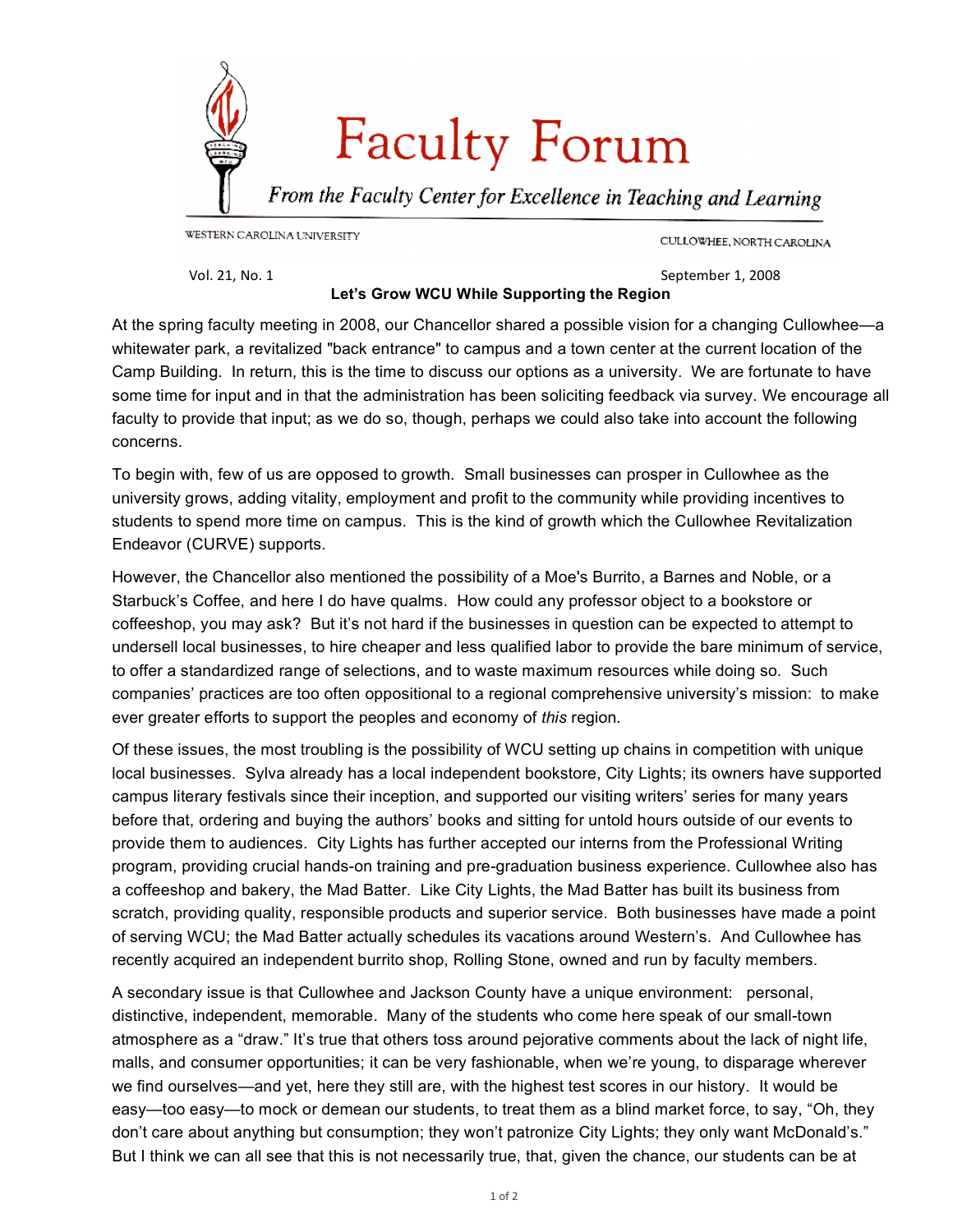least as progressive as faculty or administration. After all, they are here, often holding a reusable mug of fair-trade organic coffee from the Batter or a fresh burrito from Rolling Stone. Our students, like most of us, want to do good while also doing well, when they understand the choices. But how could we criticize students for preferring the generic, if that were all we provided?

The constantly-increasing success of downtown Asheville, which has refused to admit chain businesses, suggests that we don't need to become Charlotte to be attractive, nor do we need to endanger our local businesses to keep up with the times. The most forward-thinking universities and communities capitalize upon their existing strengths to put forward a unique identity, not to copy everyone else's. If the new town center were to offer opportunities and incentives first to business owners who already have a stake in the community, rather than to chains with none, we could continue to offer students a distinct identity and atmosphere while even more actively engaging with the community which has been so good to us.

Indeed, if "engagement" is our watchword, offering aggressive chains a chance to destroy these businesses is perhaps not the best way to demonstrate it. It behooves an engaged Western not to force a single vision upon the community, but to grow in ways which support what the community already has, and what it already wants. The success of our local businesses suggests that the community (including our students) does want them.

As the Chancellor has noted, we are on the cusp of change: changes in state standards, in technology, in development, and in our region. We are fortunate in that the Chancellor sees that a revitalized Cullowhee can be good for everyone, but it rests with all of us together to be sure that it IS good for everyone, not only for the shareholders of Barnes and Noble.

Catherine Carter, English

#### co-signed

Elizabeth Addison, English Mary Adams, English Colin Christopher, English Annette Debo, English Deidre Elliott, English Mimi Fenton, English

Brian Gastle, English Karen Greenstone, English Leah Hampton, English Jennifer Harris, English Elizabeth Heffelfinger, English Eric Hendrix, English Brent Kinser, English

**\_\_\_\_\_\_\_\_\_\_\_\_\_\_\_\_\_\_\_\_\_\_\_\_\_\_\_\_\_\_\_\_\_\_\_\_\_\_\_\_\_\_\_\_\_\_\_\_**

Gayle Miller, English Mae Miller-Claxton, English Terry Nienhuis, English Chandrika Rogers, English Laura Wright, English

#### Hello everyone:

The *Faculty Forum* has been in publication at WCU for 20 years with little change to its format. A quick perusal of its archives reflects the many changes that have occurred in education in general and at WCU specifically during that time. Terry Nienhuis shepherded the publication with great care through all those years of change, but with Terry's recent retirement, I am excited about the opportunity to move the publication forward into its third decade as the key written communication tool between and among faculty at Western.

Last Spring the Faculty Center conducted a survey to determine the feasibility of digital publishing as opposed to hard copy; over 90% of the faculty chose digital format, citing "saving trees" as their rationale. So, as the Fall 2008 semester begins and a new series of *Faculty Forums* is launched, we have adopted the digital format but retained the traditional look. The publication will be emailed to you as a pdf attachment around the 1<sup>st</sup> of every month. If for any reason you are unable to download and print it, please let us know. As always, we will be in the constant market for new articles by faculty, and for responses to the previous month's featured article, so please don't hesitate to send me an email at vguise@wcu.edu if you have a topic in mind, OR if you hear another faculty member discussing an issue at the water cooler that would be good grist for the mill. I look forward to working with you and the fine staff at Coulter Faculty Center. Here's to Terry and to the future of the *Faculty Forum!*

*Vera Holland Guise Faculty Fellow for Publications, Coulter Faculty Center vguise@email.wcu.edu 357 Stillwell; phone 828-227-3855*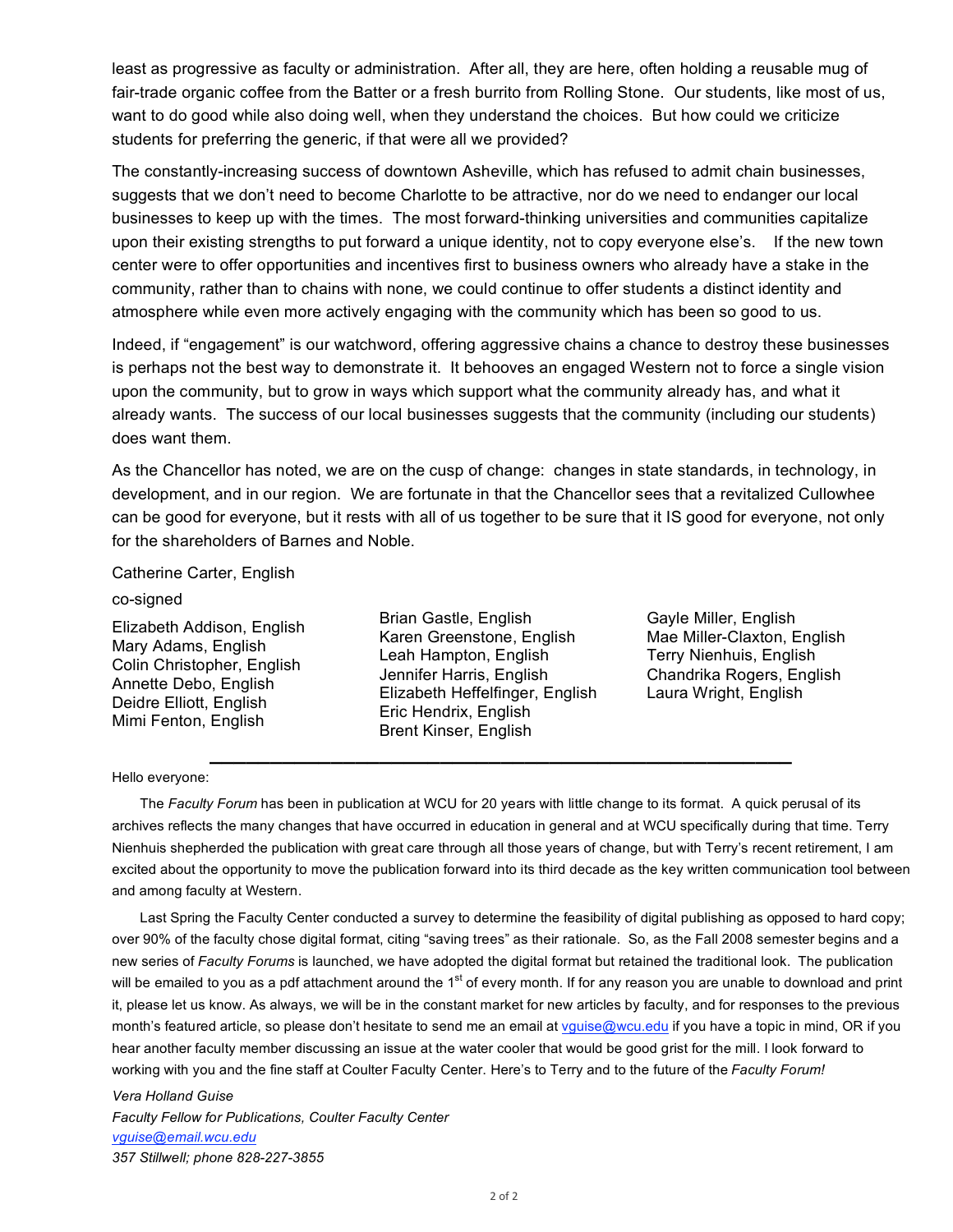<span id="page-4-0"></span>

CULLOWHEE, NORTH CAROLINA

Vol. 21, No. 2 October 1, 2008

### **THE DEATH OF THE LECTURE REVISITED**

About seven years ago, Alan Altany (then director of the Coulter Faculty Center) sent an e-mail manifesto to WCU faculty. Originally circulated nationally, the manifesto, called for the death of the lecture on the grounds that it was ineffective, anachronistic, and uncreative. Teaching and learning, it said, have entered a new era and the time is ripe for faculty to face up to that fact and to find better alternatives. Had it been a petition, Alan asked, how many of us would sign it? The responses largely took two forms. In the first, faculty called for the head of the lecture (so to speak) to be placed on a bloody stick and paraded about so that others might recognize its demise. In the second, faculty vigorously defended the lecture, citing the weight of tradition behind it. There was little middle ground in the debate, either on our campus or in the literature published nationally. Since the manifesto was circulated, the call for a cultural change in higher education continues to be sounded and the lecture still serves as the flag bearer for tradition. With the large influx of new faculty at WCU, I thought it might be interesting to open up this can of worms once again and to see where we stand today.

Teaching and learning in higher education are often characterized as going through a revolution from an *instructor-centered* to a *learning-centered* paradigm. Our new faculty, then, are the vanguard of this revolution. It is likely that many of them have been more strongly acculturated into the strategies and tactics of this revolution than the rest of us. The presence of faculty development centers has been growing, as has graduate teaching assistant training. Concepts such as Bloom's taxonomy, backward course design, service learning, etc. have higher profiles and even those without education degrees are increasingly likely to have been exposed to them. Also, with a growing body of educational literature that demonstrates successful models for moving beyond the lecture and into more creative forms including group work, role play, and multi-media, new instructors have an enticing buffet of options from which to choose their teaching styles and methods. By crowding out the lecture in this way, though, we have created an awkward generational gap that has not existed before. For many of us, the revolution has made it so that we can no longer teach as we ourselves were taught and the transition to new styles of teaching and learning has been uncomfortable, awkward, cumbersome, and/or incomplete. Now, newer faculty are more likely to have been exposed to the revolutionary approaches as students (though not necessarily at the Research Institutions that generate the majority of PhDs) and to model their own teaching after what they have experienced. The teaching effectiveness of these same new faculty is going to be evaluated by a very different generation of faculty to whom these methods are revolutionary, even confrontational, and it is going to be measured, most likely, by assessment instruments developed prior to this Revolution.

The literature on teaching and learning methods is voluminous and the conclusions drawn vary widely and wildly, but the one argument that does seem clear is that the lecture is one of the least effective ways for students to learn. These studies are being done, though, by the revolutionaries who are seeking to identify and encourage new methods. I have often questioned if they are giving the lecture a fair shake. First and foremost, I personally do not believe there is such a thing as 'a lecture' anymore than there is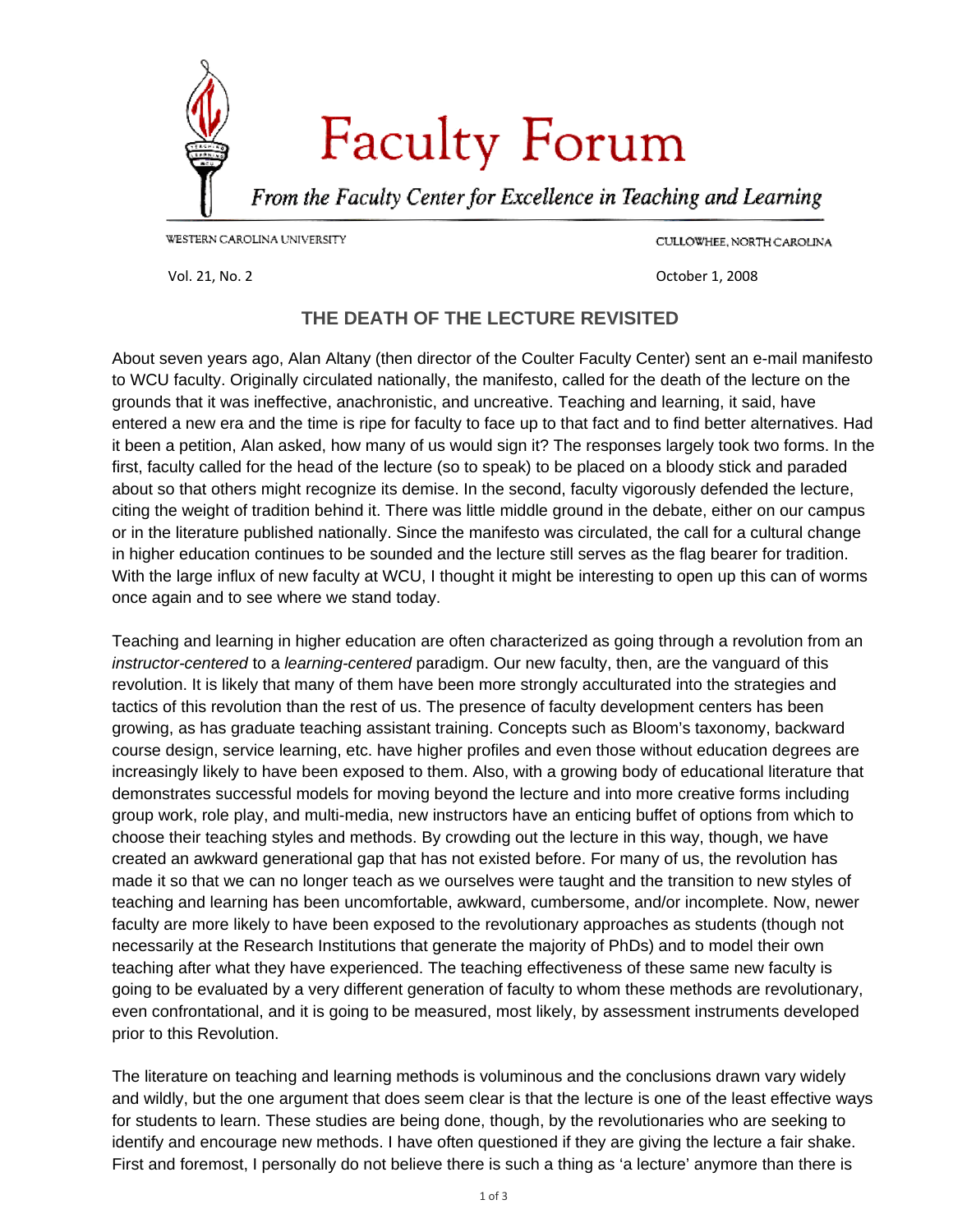such a thing as 'a painting'. In other words, some lectures are the equivalent of Dogs Playing Poker and some are closer to the Mona Lisa. It is an art form and, as such, cannot and perhaps should not be aggregated. As an art form, though, it is difficult to assess. The lecture is designed to impart knowledge in a different way than other forms of teaching and so holding them each to the same standard or final outcome seems to me to be fraught with difficulties. A very good lecture does not simply impart information, but also provides a framework for organizing and thinking about that information that may not bear fruit until years later. The Vermeer of lecturing can impart a subtlety and a passion to his or her subject matter that would be very difficult to capture on a multiple-choice survey of learning. Perhaps the difficulty lies with us. Just as there are few master painters, there are few master lecturers and it is likely that most of us will never be that good, no matter how hard we try. Perhaps the difficulty lies with the students. Much of the impetus to kill the lecture comes from student feedback. In a McUniversity world, they are the consumers and we often move to give them what they want. But, what they want, what they think they want, and what they need may or may not be one and the same. It seems to me that at least in some cases, it is no surprise that students ask for teaching methods that demand less of them. The solution seems to lie in finding solutions in the assessment and research methods rather than, or in addition to, the teaching and learning methods themselves.

The different sides of this discussion remind me in many ways of the debates surrounding the European Reformation in the sixteenth century. The passion of the defense of tradition, on one hand, versus the zeal of reform, is a dynamic with which Luther, Calvin, and Loyola would have been familiar. In the case of the Reformation, though, there was a voice of reconciliation, that of Desiderus Erasmus. Erasmus scolded Luther for being too impetuous and wanting to throw out hundreds of years of tradition on often dubious grounds, a characterization that could fit educational reformers. On the other hand, he also scolded the Catholic Church for abusing its position and for being out of touch with broader generational changes, a characterization that could fit many of the defenders of the lecture. Erasmus did propose a solution back then and he wrote letters to representatives on both sides in an effort to carry it out. Tradition and reform, he argued, can intermingle and the differences between the two sides, he believed, were not so overwhelming or fundamental, that reconciliation was not possible. A department could, for example, allow for a range of instructors and teaching and learning styles. While it has not been studied (much) at the level of the major, I would not be surprised to find that students appreciate such variety. Erasmus believed that the humanist-inspired principle of balance and harmony might supercede the black-or-white absolute mentalities that characterized Reformation rhetoric. If one were to take the lecture and add interactive elements to it, thus balancing some of the strengths and weaknesses of each of the different teaching methods, perhaps one could find a middle ground.

In his own lifetime, Erasmus was largely unsuccessful and the Reformation tore Europe asunder for many years afterward. The conclusion to our story remains open but I believe we are closer to the denouement than we were seven years ago. It is really up to us, as faculty, whether we will take on the wisdom of Erasmus or whether we will continue with the equivalent of decades of strife and warfare. The fate of our old friend, the lecture, hangs in the balance.

By Laura Cruz Associate Professor of History

*A note from Vera Guise, Faculty Fellow for Publications You may respond to Dr. Cruz's article by clicking on this link; <http://media.wcu.edu/groups/facultyforum>. Your comments will be automatically posted to the Faculty Forum website.*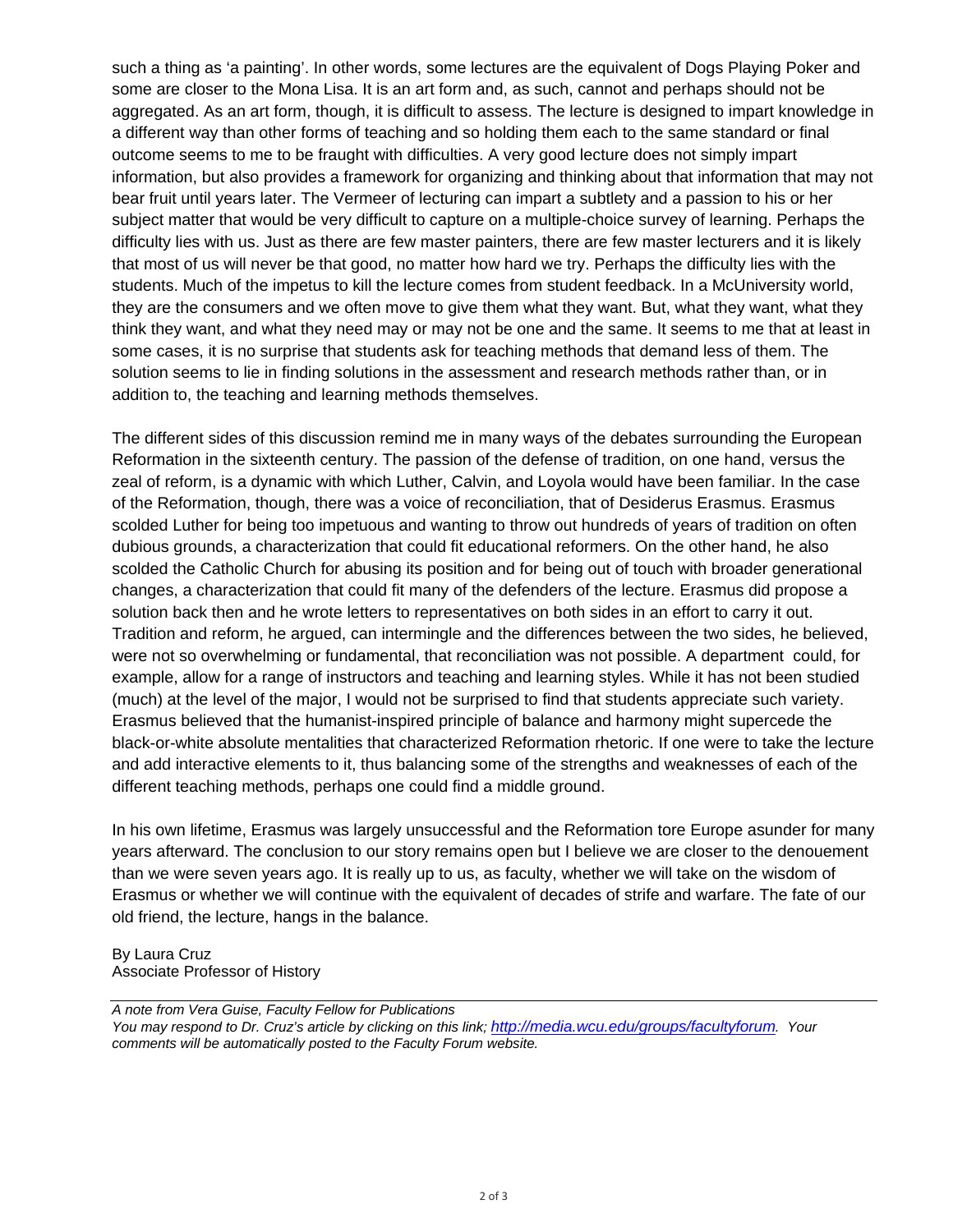### *Coulter Faculty Center for Excellence in Teaching and Learning*

Responses to Catherine Carter's "Let's Grow WCU While Supporting the Region" (9/1/08)

### **Jane Nichols**

Where do I co-sign? I wholeheartedly agree. If we are to become a 'greener' and more sustainable campus and institution, we need to support LOCAL business.

### **Nicole Pekarek**

I agree that local businesses ought to be considered before chain stores as part of our millennial campus. I would like to see those local businesses open 2nd locations, or relocate here close to campus if they have not already done so. I also would encourage variety as part of the new town center and an inviting, come sit awhile attitude for whatever businesses are involved.

### **Eric Hendrix**

I signed Catherine's letter and don't have much to add except I'd prefer the Cullowhee project NOT include a Fresh Fish Market:). To have the most positive local impact, Western needs to continue energizing local businesses. Thanks, Catherine, for composing the response and Vera for posting it for feedback.

### **Sharon Jacques**

I signed Catherine's letter and don't have much to add except as a WCU faculty member for 34 years, I have seen a lot of growth in supportive "services" both on and off campus. I adore City Lights, and I usually bought a lot of books they brought to early Christmas Bazaars on campus. I fear that this excellent resource is not on the "map" that many students have of WCU and would like to see a Cullowhee presence. I have watched numerous locally-owned and -operated eateries of varied quality open and close on sites near campus, and I suspect that rising rents have driven some of them away. What national chain store does Cullowhee really need? I would vote for a Kinko's!

### **Karen Lunnen**

Thank you, Catherine, and others in the English department for articulating this important issue. I've just returned from a visit with my family in New Jersey and I admit to having a frappicino with my sister at Barnes and Noble. We had our pick of literally hundreds of national chain stores to meet our needs. Know what she loves to do when she visits Jackson County? Visit Annie's, Mad Batter, City Lights, Spring Street and Lulu's (among others). These businesses are unique and good for so many reasons. Let's support them... not put them out of business. I can visit NJ and all of its national chain stores. I have chosen to live in Jackson County for the last 30 years because it is unique and good.

### **Myron Coulter**

My thanks and congratulations to all of you who had a hand and a mind in revitalizing the Forum. We also owe thanks to Dr. Judith Stillion, who shepherded the beginnings of the publication in the early days of our Institute for College and University Teaching (ICUT) a groundbreaking program, state-wide and well received, and now defunct. Keep up the good work and please send me a copy of the September issue.

### *A Brief Message from Vera Guise, Editor of the Faculty Forum*

*The Faculty Forum has, for more than 20 years, served as an avenue for faculty to start conversations about current needs and issues at WCU. With the September issue, the Coulter Faculty Center launched a new era by moving from hard copy to digital download as a means of resource conservation. Thanks to Neil Torda's able assistance, we have now added a discussion board to allow for real-time conversations about those topics. It is now possible to leave your comments directly on a new wiki website we have created for the Faculty Forum. Just go to<http://media.wcu.edu/groups/facultyforum> and you will be able to read and comment directly on each article. At the bottom of each article is a button that says "Add a new Comment." Just click this button and log in using the same username and password you use for your WCU email. Not only will you be able to comment directly on the story, but we are hoping a real dialogue will be created by faculty responding to each others comments. The new wiki resulted in great feedback from last month's issue! Check it out and add your comments to this month's feature article. Keep them cards and letters comin'!*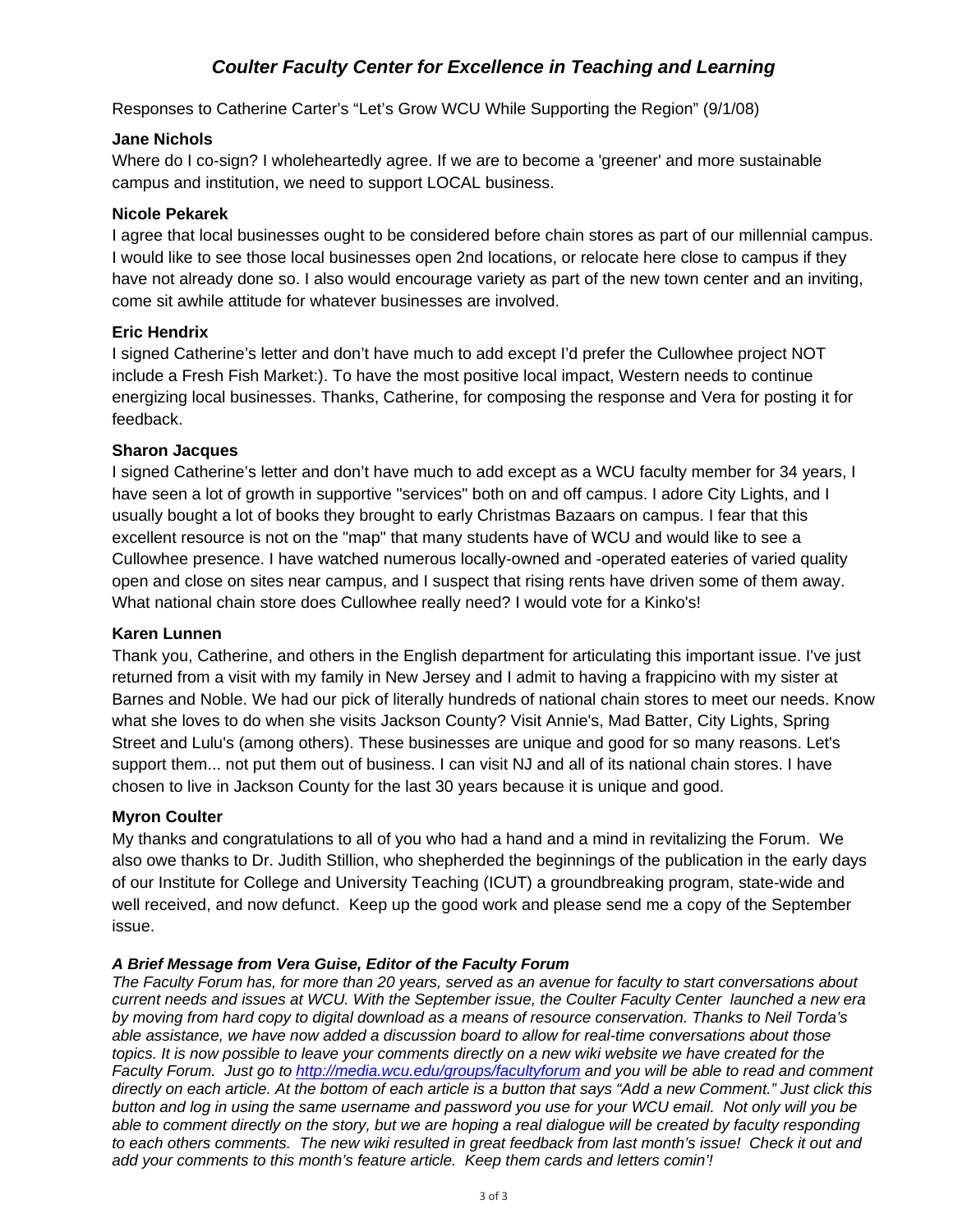<span id="page-7-0"></span>

CULLOWHEE, NORTH CAROLINA

Vol. 21, No. 3 November 1, 2008

# **DIGITAL SCHMIGITAL: MOBILE SCHMOBILE!**

Here we are in the twilight of 2008, and we are debating the relative importance of embedding "digital" versus -- what? -- "non-digital?" -- media into our teaching and learning. Show me the medium that is truly "non-digital" and I'll show you a piece of paper that was probably typed on an old-fashioned typewriter or chiseled onto a slate tablet! The point is, that regardless of the form of communication, today virtually all forms of communication are "digital." Today's "tools du jour" includes such things as podcasts, wikis, blogs, web-based video, social networking and other communication methods that never graced pedagogical conversation as recently as five years ago.

Stories abound about the new communications habits of the younger generation. Post-secondary educators are being urged to re-cast teaching practice around these changes. We need to meet the needs of the "millennial generation," we are told. But wait! Might we not be getting ahead of ourselves? Recent research published by EDUCAUSE gives us pause. In a study of more than 27,000 students, strong preference was discovered for face-to-face interaction in undergraduate education. Other findings showed that, although a majority of students possess Internet-capable mobile phones, by far the greatest portion of them fail to use these devices for Internet access. More locally, in a recent hybrid WCU psychology course, 16 of 20 students reported not knowing what the term "podcasting" meant.

These findings call into question the ostensible ubiquity of mobile device use among younger students. If our current institutional intent, therefore, is to design instruction to "meet students [technologically] where they are" in their personal lives, mobile tools and digital media may not provide the best methods for doing so. May we, therefore, take comfort in the notion that discussion of this technological change among millennials is over-hyped? Not exactly. The EDUCAUSE study also tells us that conditions are rapidly changing while ever more technology-weaned young people enter college and university.

What do we do, then? The Coulter Faculty Center (CFC) finds itself needing to encourage faculty to transform instruction in response to technological changes that never fully stabilize. Therefore, the CFC supports the traditional principles of excellent teaching while simultaneously encouraging the risk-taking of technological innovators. In doing so, we recognize that most faculty are committed primarily to their scholarly disciplines. Teaching and course design constitute little more than means to fulfill this core commitment. Just as excellence in site-based teaching often serves as foundation for transformation to digital means of instruction so, too, do digital innovations find their way into our site-constrained classrooms. Let's look at two examples:

Masafumi Takeda decided that his students would benefit from the capacity to listen to his lectures repeatedly. He also wanted his distant students to be able to participate in a live classroom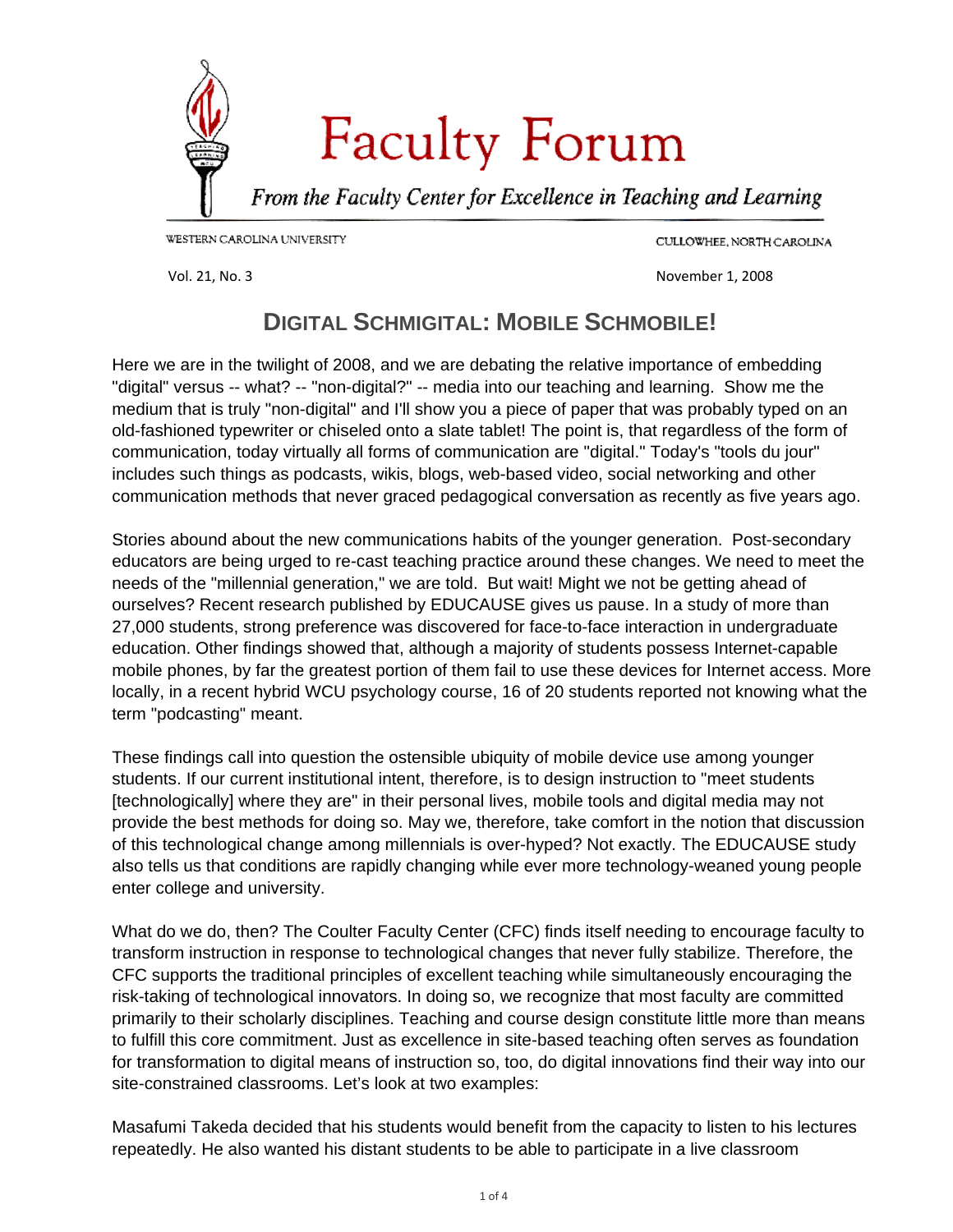experience. To do this, Masafumi creates a video stream of his Japanese classes for live Internet broadcast. With a simple video camera connected to his laptop computer, he is able to broadcast his class live to the world, as well as archiving each session for all students to review retroactively ondemand.

Carlie Merritt uses "Second Life" (a virtual networked universe where real people are represented as avatars in a simulated physical setting) as an innovation to present sensitive courtroom information to her class. An example of how she has used Second Life involves the simulation of courtroom testimony by a victim of child abuse. For a number of reasons, until now Carlie has not been able to display an actual video representation of how a child witness would testify in a courtroom. By creating a virtual child in Second Life and having that child act out the testimony, Carlie has overcome what has long been a hurdle in her presentation of this type of instructional content.

In designing support for the technological "trailblazers" and "settlers," the CFC follows the principle of strong faculty involvement in service design and delivery. The following CFC services support faculty tackling the mysteries of digitally-driven teaching (for easy perusal, each service is linked to its source on the Web):

- [eLearning Faculty Fellows](http://www.wcu.edu/7515.asp) are responsible for designing eTeaching support and development.
- [eLearning/eMentors](http://www.wcu.edu/7515.asp) comprise a Web-supported service linking expert faculty eTeachers with faculty clients through individually-negotiated agreements.
- [Online Course Assessment Tool](http://www.wcu.edu/WebFiles/PDFs/facultycenter_OCAT_v2.0_25apr07.pdf) affords faculty the opportunity for peer assessment of online course design and teaching.
- The Annual *Passages* [Faculty Retreat](http://wiki2.wcu.edu/groups/passages/) offers WCU and Haywood Community College faculty to learn, practice and network about teaching digitally and online.
- [The eTeachers' Water Cooler](http://www.wcu.edu/webcat/) automatically confers membership in an electronic meeting space for faculty members through their WebCat online course accounts.

One of the CFC's newer initiatives is its commitment to support the newer digital tools of teaching and learning. There is a new digital media wiki providing detailed video tutorials and printable stepsheets detailing many of the digital resources on campus. The CFC works one-on-one with faculty members, providing them the skills necessary to incorporate digital media in their classes. The Center also offers workshops for podcasting entire class sessions. Two different blogging servers are offered for a variety of needs and an easy-to-use wiki service is available for collaborative class projects. An iTunes U service is also available for delivering audio, video or PDFs directly to students' computers or portable digital devices.

A final CFC challenge, therefore, is to encourage faculty to utilize these services.

John LeBaron Educational Leadership and Foundations Neil Torda Digital Media, Coulter Faculty Center

*A note from Vera Guise, Faculty Fellow for Publications You may respond to this article by clicking on this link; [http://media.wcu.edu/groups/facultyforum.](http://media.wcu.edu/groups/facultyforum) Your comments will be automatically posted to the Faculty Forum website.*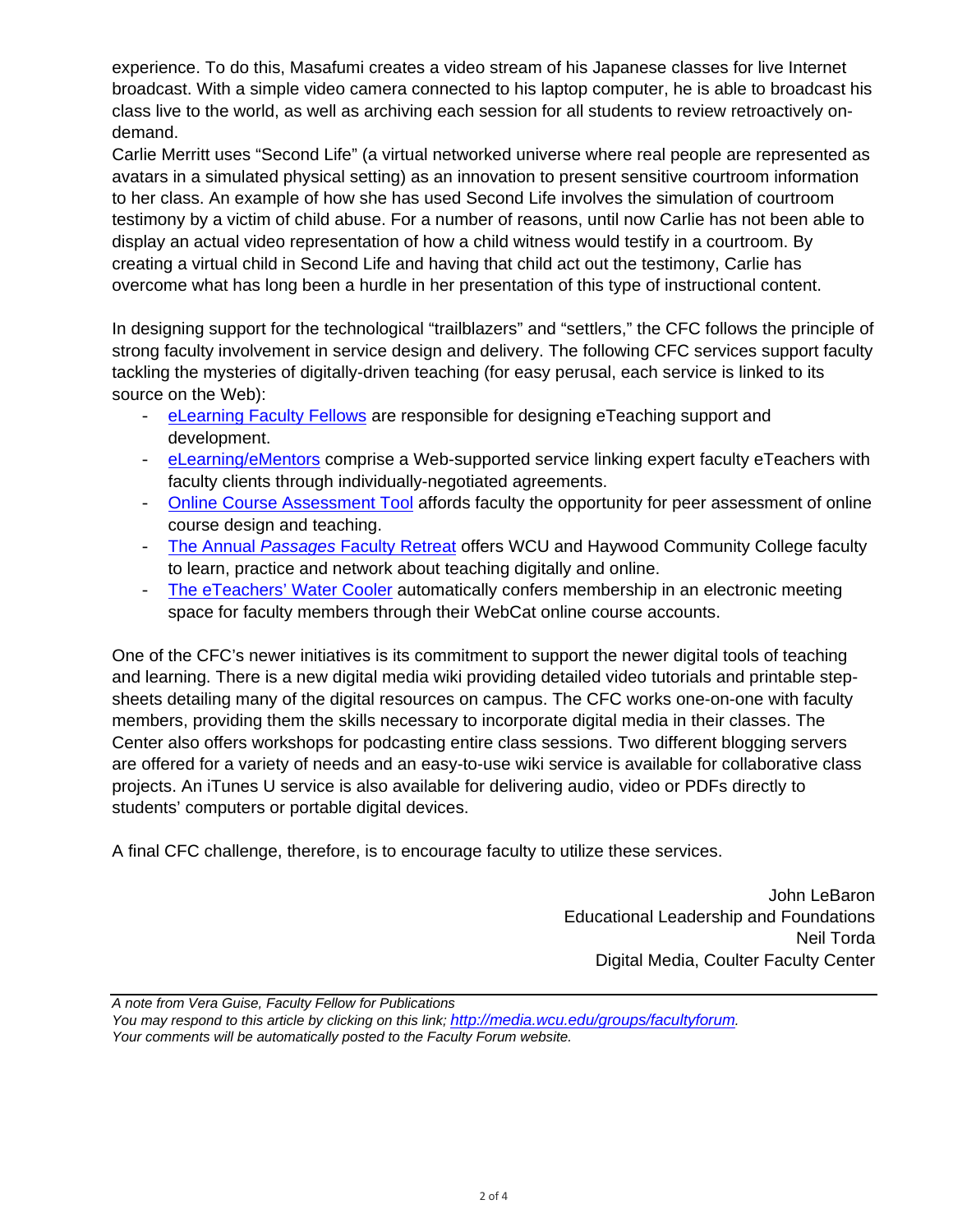### Responses to the October Issue of the *Faculty Forum* entitled *The Death of the Lecture Revisited* by Dr. Laura Cruz

### **Peter Nieckarz, Anthropology and Sociology**

### *First of all, excellent piece Laura!*

*I think that those who are ready to bury the lecture are doing so in haste. Lectures are still relevant and effective, and tradition has nothing to do with it. A good lecture is compelling and inspiring, not all can lecture in such a way, but many can. I often suspect that those who are the biggest critics of the method are those who never had much success with it. A good lecture can do much more than some superimposed and awkward group exercise.* 

*Of course when many of you say "lecture" you may be talking about a PowerPoint presentation with the instructor just repeating what is already on the screen. To my mind that is not in any way a lecture. A lecture is not the information presented, but the manner in which it is presented. The "lectures" I am thinking of are interactive and Socratic; Not some sleepy recitation with the lights out.* 

*I had many classes as both grad and undergrad that were group discussion or project driven and I remember many of them falling quite flat, to the point of where I felt I got nothing out of the class. Just because you are not lecturing does not mean you are automatically doing something better; there is bad teaching taking place via all techniques. Ultimately it lies with the talent and enthusiasm of the instructor regardless of teaching method.* 

*And like Laura pointed out, we think we need to ditch the lecture because students report that they do not like it… I am sorry, but as old fashioned as it sounds, they are hardly the experts. Many of them would be just fine if we did absolutely nothing as long as they got credit and a grade at the end. A lecture requires students' focus and concentration, "soft skills" we seem to have discarded in the post MTV era. It's no wonder students find it tedious.* 

### **Sharon Jacques, Nursing**

*It pained me very much to give up my "last" lecture on Florence Nightingale after 30 years. My RN to BSN students now do their own online search and write short papers on some aspect of FN's many contributions to nursing in both her day and ours. They comment on how delighted they are to discover and appreciate her impact on humanity, and several have gone on to read further for their own enjoyment. Shifting from lecture to a discovery writing assignment and further discussion has worked very well on almost all of the topics I cover.* 

*I asked these practicing professionals to reflect on their Liberal Studies requirements. If they had a dynamic lecturer (one name from a NC Community College setting kept reappearing), they were energized to incorporate new ideas. All of them appreciate that they can now converse more widely with their patients and have a broader world view. Is it possible that we over saturate 17-21 year olds with more concentrated knowledge than they can see an immediate use for? How many of our lectures show off our own knowledge because we are afraid that students will never be exposed to it otherwise?* 

### **Vera Guise, Political Science & Public Affairs**

*Today, I projected Laura's Cruz's "The Death of the Lecture Re-visited" onto the overhead in my two Freshman Seminar classes and had students read the article and then discuss it. It was interesting to hear the conflicting points made by students: "No, we do NOT think the lecture is dead...that is the best way I learn BUT, the professor's approach is what makes the difference." "If it is straight lecture or*  reading", they all agreed, without interactive discussion, then it is boring." "NO, they do not want a *McUniversity education, but NO they do not want to have to read a textbook either! Yes!" they proclaim, "we want instruction, but NO we do not like to read!"*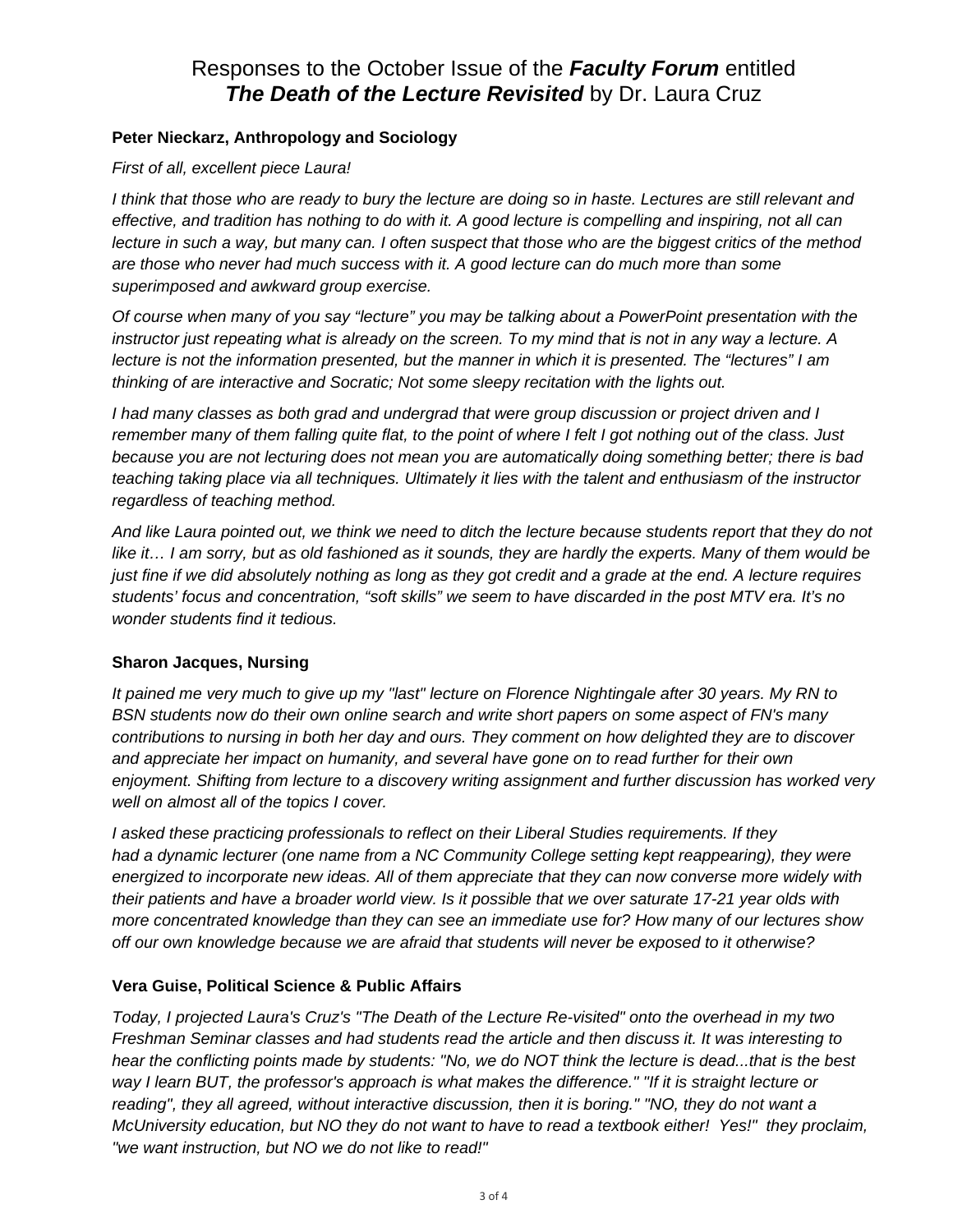*So, my question to them was, how shall we prepare you, the next generation of leaders and parents, for solving the world's problems? They were shocked when I suggested perhaps someone will invent a "chip" that can be implanted at different stages of maturation: Say, reading, writing and arithmetic in the early grades, and literature and biology and political science in young adulthood. "NO NO NO", they objected, "we certainly do NOT want to be programmed!"* 

*And so, I guess the challenge is still on the professor: continue the lecture, but make it interactive and entertaining and somehow, also make it educational.*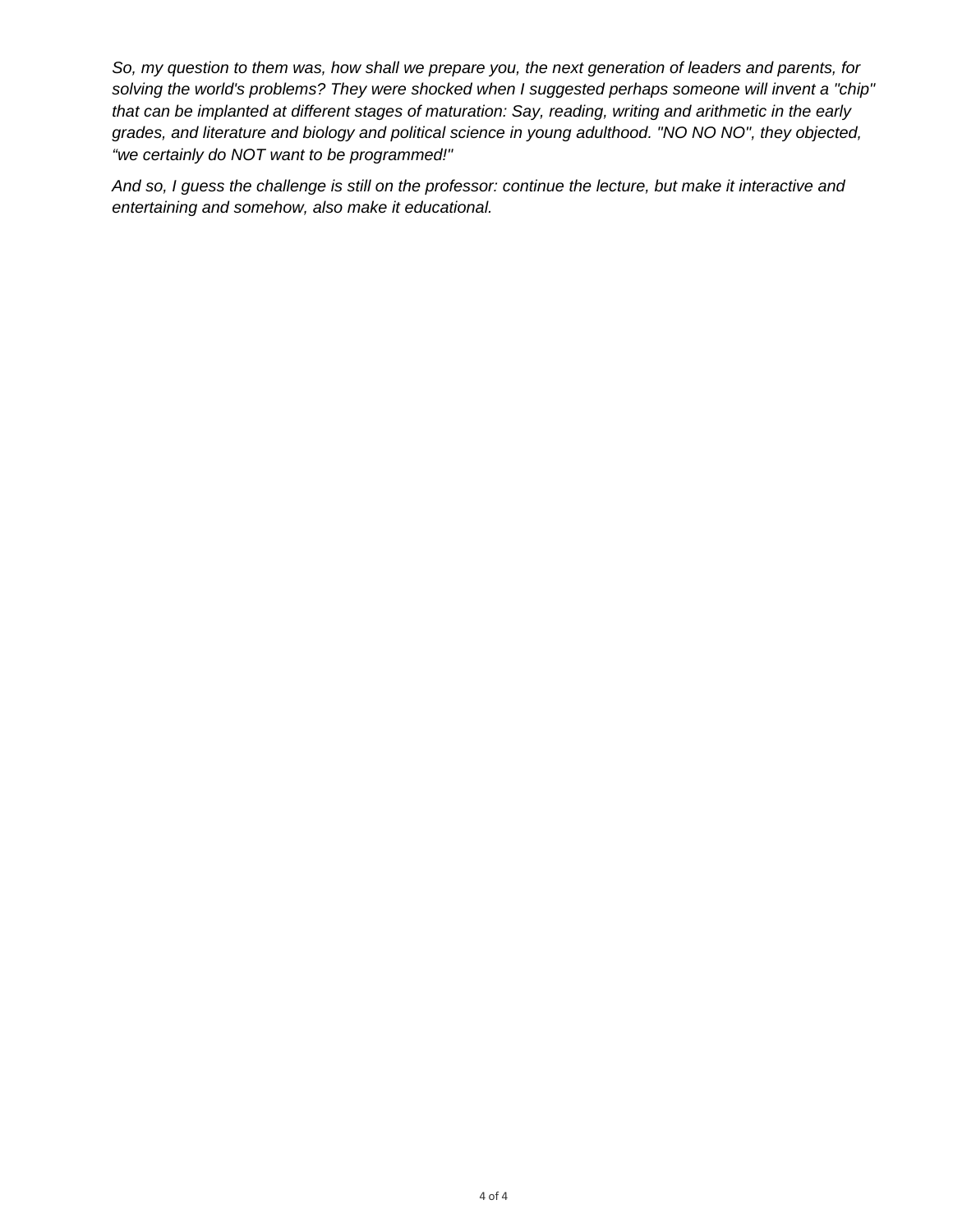<span id="page-11-0"></span>

CULLOWHEE, NORTH CAROLINA

Vol. 21, No. 4 December 1, 2008

### **DO MORE TO ESCAPE STRESS – AND KILL YOUR TV WHILE YOU'RE AT IT**

As one scans the institutional documents related to the university's strategic plan, the Stewards of Place model, and UNC Tomorrow initiative; phrases like "regional economic transformation," "livable communities," and "cultural enrichment" come to the fore. (Call me a nerd – I actually enjoy reading this stuff.) As WCU applies the Stewards of Place model to effect regional economic transformation, one core focus becomes promoting the arts and cultural enrichment to enhance the livability of the community. This focus on art and culture is important on many levels and expands beyond an institutional checklist of tasks relegated to a particular administrative division. Yes, integration of WCU's academic programming with the regional arts and crafts scene does contribute to the livability of the community. But, increasing individual participation in those cultural events is also crucial to the well-being of the community, the region, and society as a whole. In this matter of cultural participation, we all have a stake.

Art and culture are important components of a vibrant, healthy community. They add meaning to the lives of the people who live there. As you might guess, the arts contribute to the education and development of individuals, inspire creativity, and promote the understanding of other cultures resulting in an enriched understanding of the world. Interestingly, though, cultural participation seems to affect citizens on another societal level. Several national studies reveal overwhelming correlations between arts participation and positive individual and civic behaviors. One recent report from the National Endowment for the Arts concludes, "Americans who read books, visit museums, attend theater, and engage in other arts are more active, more involved, and more socially engaged than those who do not participate in cultural activities." Cultural participants volunteer more, exercise more, engage in more outdoor activities, and support local sports more than those who do not participate. Citizens living in a culturally active community appear to be not only more engaged but also happier, healthier, less stressed, and more productive.

For these reasons, a vibrant, active, local cultural scene attracts corporations looking to relocate to the community. This fact is important to us as WCU reaches out to draw private partners to participate in the development of a town center and millennial campus. Development in these areas can have a positive effect, not only on the regional economy but also on the quality of life that we all enjoy. Increasing participation in cultural events on campus is one indication that this community can support a profitable, thriving town center. How are we doing on this front?

Western North Carolina does have a rich tradition in art, music, crafts, and other cultural pursuits. The university continues to enhance this region's thriving arts community through expanded programming and increasing participation in cultural events. Currently, more than 10% of all WCU students and roughly seven percent of all faculty and staff are involved in some way with the production of arts and entertainment events for the region. The number of community-sponsored events hosted last year by just the Fine & Performing Arts Center alone doubled over the previous year. More people saw more community plays, concerts, public school performances, and regional dance recitals on campus. The total number of events held at the Fine & Performing Arts Center last year increased by nearly half over the previous year, and overall attendance at events continues to increase. These figures do indicate increasing participation in cultural events on campus.

The many faculty members who contribute to this increase in cultural participation deserve warm commendation. We see their faces at gallery receptions, theatre performances, concerts, film series, cultural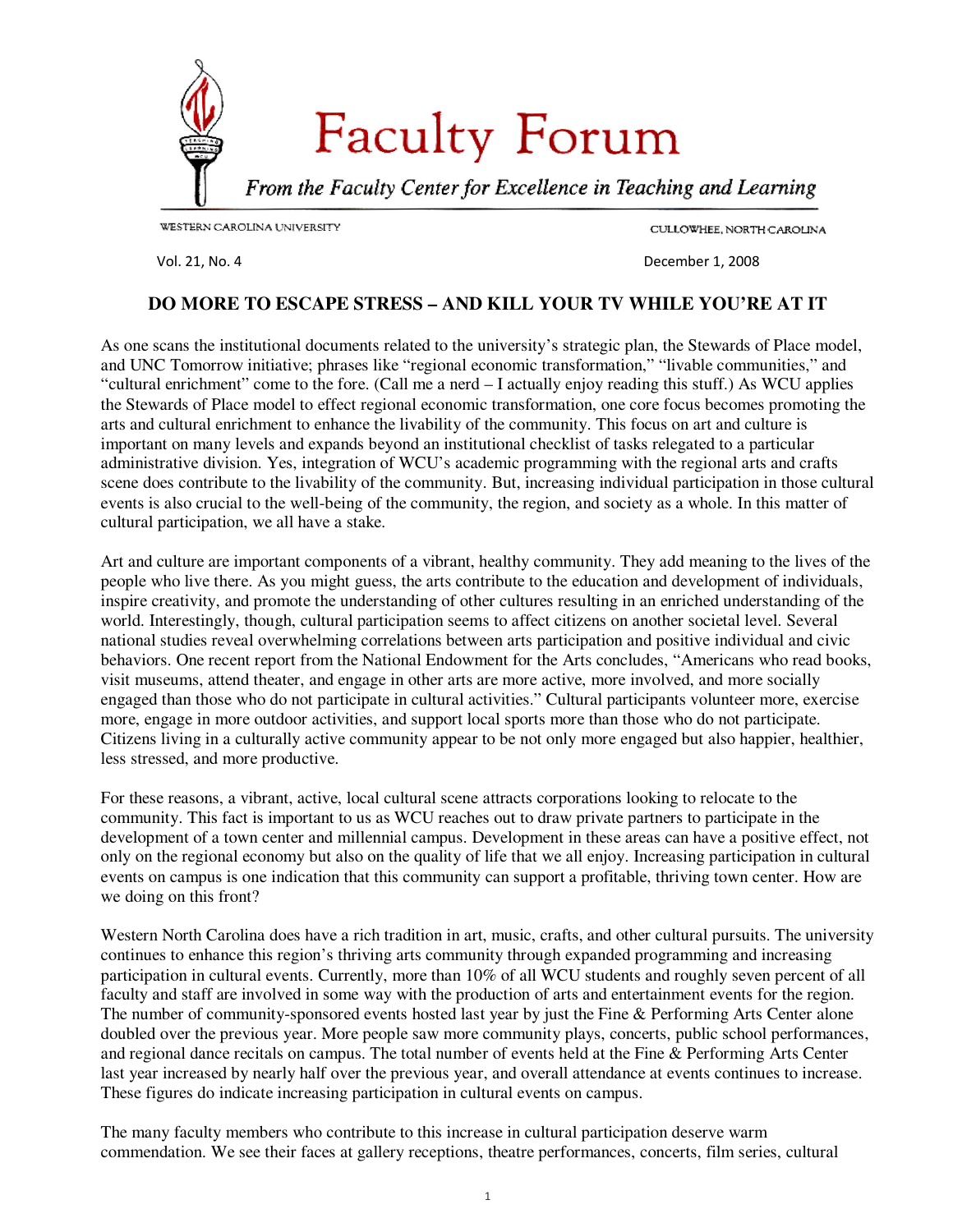presentations, and yes even sporting events. Their reasons for attending may be entertainment or educationrelated. A strong cultural tradition may run through their veins. Perhaps they participate to support their students and colleagues. Regardless of their personal reasons, they form the core of the university cultural scene. They understand how a cultural event can enrich the lives of those who share that experience. Every event that they attend transforms them in some positive manner. Each cultural experience changes their perspective in some way as they participate, observe, and reflectively contemplate on that experience. This transformation becomes evident in their personal lives, their classrooms, and their community.

Perhaps many others would like to have such transforming experiences as these, but have not been able to participate in campus events. Reasons for not attending cultural events on campus are just as numerous and varied as those for attending them. Leisure time seems to be at a premium and fragmented. Economic uncertainty affects how we spend our discretionary dollars. A proliferation of other entertainment media substitutes for the live experience. Information about the many events on campus may be overwhelmingly abundant for some faculty and elusive for others. And the list goes on. How can we remove these barriers to cultural participation on campus so that more of us can participate? The latter two roadblocks to attending cultural events are probably the easiest to overcome, so we'll tackle those first.

Quite simply, you can find all the information you need about cultural events on campus in one easy place online. Just go to the WCU Arts & Entertainment Web page at http://events.wcu.edu. Here you'll find a listing of upcoming main events with links to news articles and tickets, gallery listings and movie marquees, and a link to the comprehensive calendar of A&E-related events on campus. Need help sorting through all the info to find just the types of events that interest you? Scan *Event Preview,* the weekly e-newsletter listing of upcoming events. The week's events are arranged by type and also contain helpful links to more information about each particular event. If you are not already receiving *Event Preview* in your inbox at the beginning of every week, subscribe online at the WCU Arts & Entertainment Web page. Just enter your name and email address in the short form and hit subscribe. It's that easy. So whether you get event info online or drive it to your inbox each week, you have the tools you need to be able to plan your on-campus, cultural activities. Now, how do we deal with the issue of those scarce resources – time and money?

Americans who work generally earn more money than ever before, but our leisure time is meted out intermittently. We tend to gravitate toward entertainment options that are convenient and flexible and that require little commitment from us up front. Instead of planning a cultural activity, many of us end up turning on the TV, popping in a DVD or BlueRay, or gathering 'round the Xbox. It's easier. But in the same amount of time that we spend flipping channels or making it through the next few levels, we could engage in something fresh, provocative, and involving – a cultural event on campus perhaps. Logistically, campus events are designed around your convenience. You can peruse the event listings and buy your tickets online, drive directly to the venue, park usually within a city block from the door, and enjoy a total cultural experience within a twohour time-span. You can't beat the convenience of an event on the WCU campus.

You also can't beat the entertainment value of a campus event. Tickets to national touring acts and major theatre productions on campus usually go for \$20 or less. You can experience world-class musicians, visual artists, and local ensembles oftentimes for free. Art galleries, museum exhibits, and receptions are made available on a donation basis. Compare the costs of these events with those in other cultural centers in our region. Add to that the free parking and no-hassle logistics and you can't afford not to attend.

Immersion in cultural activities goes well beyond pure entertainment value. Participation does allow us to escape stress and rejuvenate, transforming ourselves and our communities while creating memories with our family and friends. If you've never experienced a cultural event on campus, resolve to attend at least one next semester. If you are an ardent supporter of the arts, introduce your passion to at least one other person - a friend, relative, colleague, student or a neighbor who may have no ties to the university already. These may become the folks who will sit on regional symphony boards, volunteer at local museums, or pave the way for the non-university community to become regular attendees. Next time you find a free block of time on your schedule, grab a friend and attend a cultural event on campus. You're probably bored with TV anyway, so use that remote clicker to kill it. Grab your jacket and someone else and come on down.

John West, Associate Dean, College of Fine and Performing Arts Laura Huff & Director of Bands Event Marketing Coordinator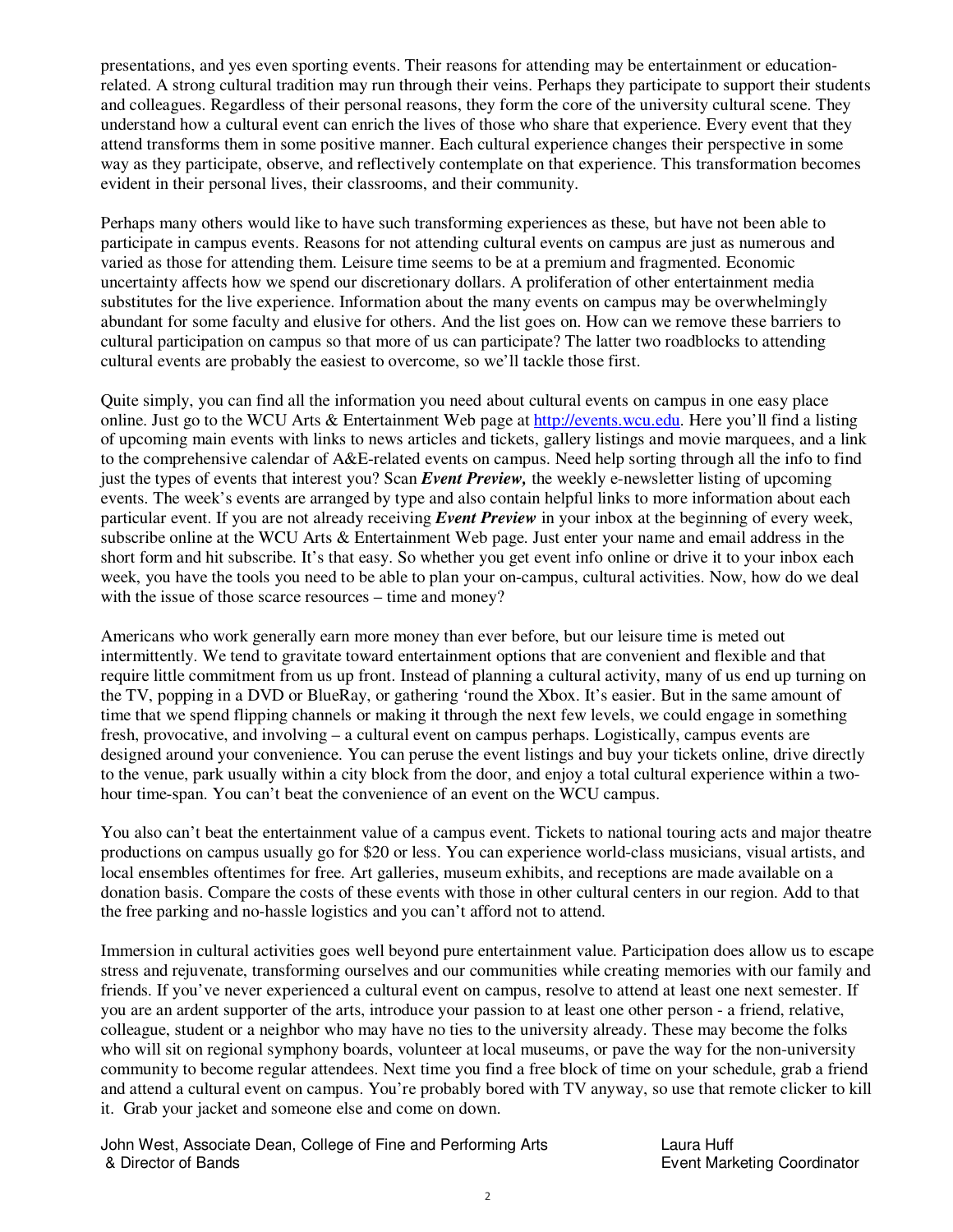### **Coulter Faculty Center for Teaching and Learning**

Responses to *Digital Schmigital: Mobile Schmobile!* , the feature article in the November 2008 issue of Faculty Forum written by John LeBaron and Neil Torda.

Bob Houghton, Associate Professor in Education Oct 31, 2008 10:45 PM

*John and Neil, thanks for stepping up on this thinking. Your leadership has been huge. There is still much to be done.* 

*Unresolved is what WCU defines as digitally literate for 21st century careers and personal development. What are the most basic requirements that all need? Curiously, higher education could be seen as largely silent on the issue at the national and state levels. Though higher education had the technology and mission long before public schools, it has been the K-12 educational community that has defined standards for K-12 settings (Google this -NETS standards for Teachers and Students). But they've only started the job, not finished it. Where is higher education's leadership on this? Where is Educause in correlating with NETS standards, an organization which claims to be the premier "nonprofit association whose mission is to advance higher education by promoting the intelligent use of information technology". Where is WCU's? How do we take the handoff from K-12 in North Carolina and the NETS standards and build on it in the Liberal Studies program, leading to greater digital specialization in majors? What feedback are we annually giving state high schools about the preparedness of those sent to us? What must every college freshman and sophomore be able to do? The state of NC has given us an 8th grade exam as one definition. What is WCU's? What promises can WCU recruiters make to potential students about the digital literacy capacities they will graduate with? What standards can employers expect from WCU? How are the software licenses that IT buys integrated into our definition? As one example of our progress, I'm having to teach seniors spreadsheet skills that 8th graders are taught, software that has been standard since the 1980's, which the seniors generally report they have not used since 8th grade, if then.* 

*The English department makes gigantic Freshman strides with text literacy with Eng 101 & 102 but we are a wee bit past the date that Gutenberg came up with his printing press. Shouldn't curriculum come from what the working world is doing and using? Where will students pick up the rest of the 21st century's reading and composing agenda, knowledge routinely used to think about and structure information on the Net with: image, audio, video, 2D & 3D animation, and sensors & robotics compositions. We have the capacity to teach live over the Internet or any hybrid variation to any distance. These capacities remain barely explored by specialty courses let alone taught to some degree to all.* 

*This knowledge should not be optional. The still growing presence of personal computers and the NET*  have established a new set of global literacy standards that are still expanding. WCU has wealth of *under utilized technology resources begging application to new century thinking for employers looking to leadership from our graduates.* 

For a more detailed consideration of these ideas, see: http://ceap.wcu.edu/houghton//MM/literacyMM.html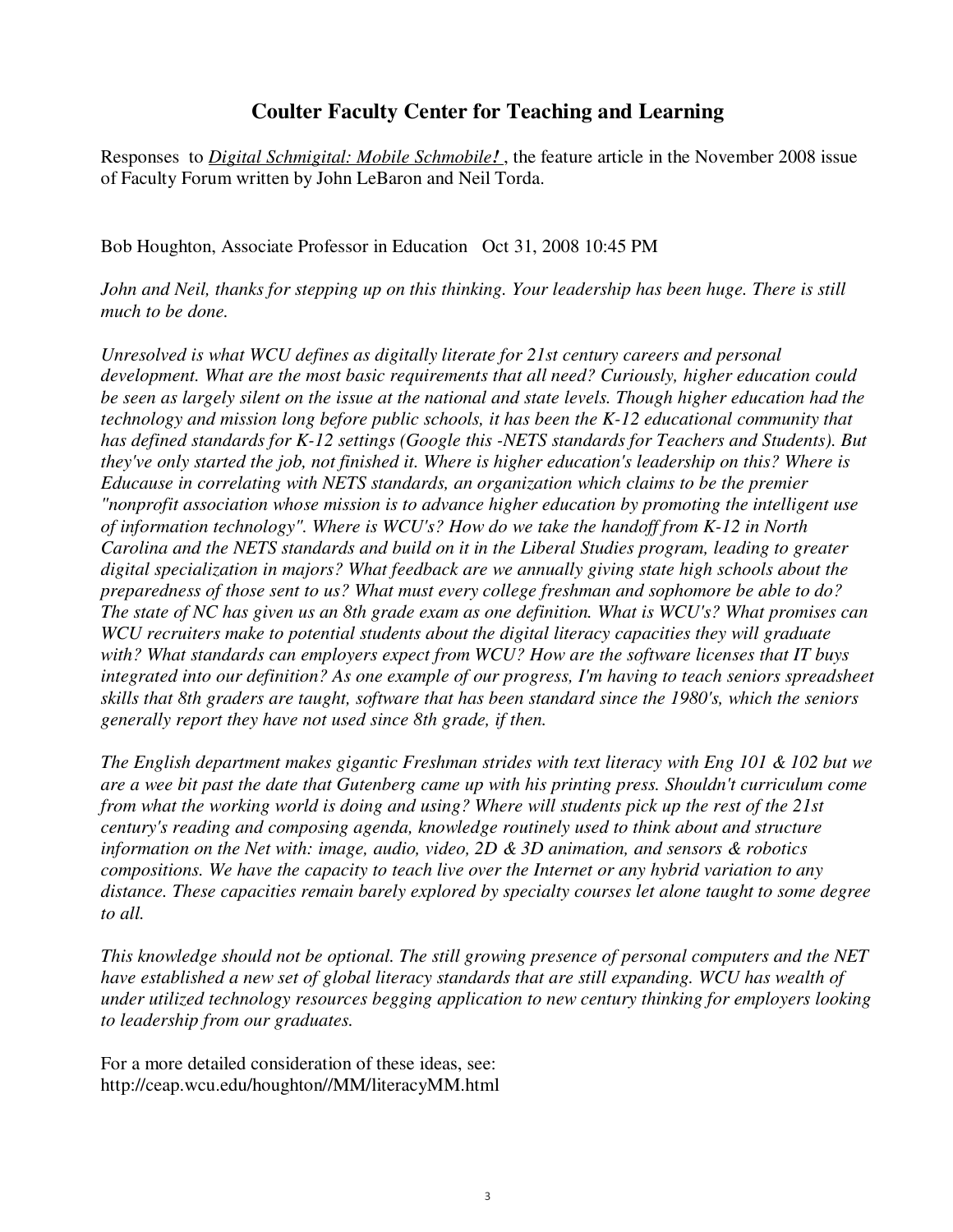<span id="page-14-0"></span>

CULLOWHEE, NORTH CAROLINA

Vol. 21, No. 5 February 1, 2009

### **GRADUATE ASSISTANTS: A MANIFESTO**

The Council of Graduate Schools estimates that about two thirds of the approximately 1.5 million graduate students nationally hold an assistantship, but the duties and expectations of such assistantships vary so widely that generalizations about the experience are not possible. That number is significantly lower at WCU (approximately 15% of our entire graduate student population hold assistantships; approximately 45% of eligible graduate students). In part, this differential stems from Western's position as a State Comprehensive University (SCU) rather than a research-intensive institution.<sup>1</sup> Furthermore, some faculty see graduate training as the last bastion that is truly the domain of the academic scholar, free from outside influences that may sully the purity of its imparting of knowledge. This is not to say that good work has not been done in researching graduate education, but rather to point out that models for doing work in this area are few and far between. In specific areas, such as graduate assistant training and development, bibliographies are very short.  $2^2$ 

The role and development of graduate assistants has been overlooked at comprehensive universities, at least in part because it has largely been overlooked everywhere.<sup>3</sup> As the 'learning centered revolution' marches on, graduate education as a whole has been one of the last frontiers for research and certainly the area in which, generally, the least amount of reform has taken place. The impetus for educational reform began with secondary education and then transitioned out into higher education, putting graduate education margins of institutionalized educational reform. We can see this here at Western with the QEP's initial focus on undergraduate education and student outcomes. Fortunately, WCU's QEP, under Carol Burton's leadership, is also now developing and piloting in select programs graduate education outcomes that compliment our undergraduate QEP focus.

In his recent book, *Teaching at the People's University*, Bruce Henderson suggests that SCUs lack the clout and funding of Research I and II level institutions and the specific mission and/or traditions of community college or liberal arts colleges. Born as teachers' colleges, the mission of the SCU expanded following the huge influx of students into higher education after World War II. Henderson argues that SCUs suffer from this position as a "youngest child" and that where they fail, they do so because they try too hard to be like these other institutions and do not feel sufficiently comfortable to differentiate their own values and identity.<sup>4</sup> The awkwardness is compounded when examining graduate programs at SCU's. By definition, comprehensive universities offer a variety of graduate programs at the Master's level but few, if any, PhD programs. While most graduate programs

-

<sup>&</sup>lt;sup>1</sup> The term comprehensive university comes from the classification of institutions of higher education done by the Carnegie Foundation. Carnegie recently changing their nomenclature and what had been called comprehensive universities are now referred to, for the most part, as Masters I level institutions. For more information on the designations and the reasons for the switch, see Carnegie Foundation FAQs (http://www.carnegiefoundation.org/about/sub.asp?key=18&subkey=405).<br><sup>2</sup> The best bibliography I have found was compiled by Gabriel Power at the Center for Teaching Effectiveness at the

University of Delaware. http://cte.udel.edu/docs/TABibliography.doc.

<sup>3</sup> E. Wert, "Foreward," in M. Marincovich, et al (ed*) The Professional Development of Graduate Teaching Assistants* (Boston: Anker, 1998), xvii-xxii. See also the now somewhat dated overview in R.D. Abbott, et al. "Review of Research on TA Training" *New Directions for Teaching and Learning* 29 (1998), 111-124.

<sup>4</sup> Bruce Henderson, Teaching at the People's University, 10.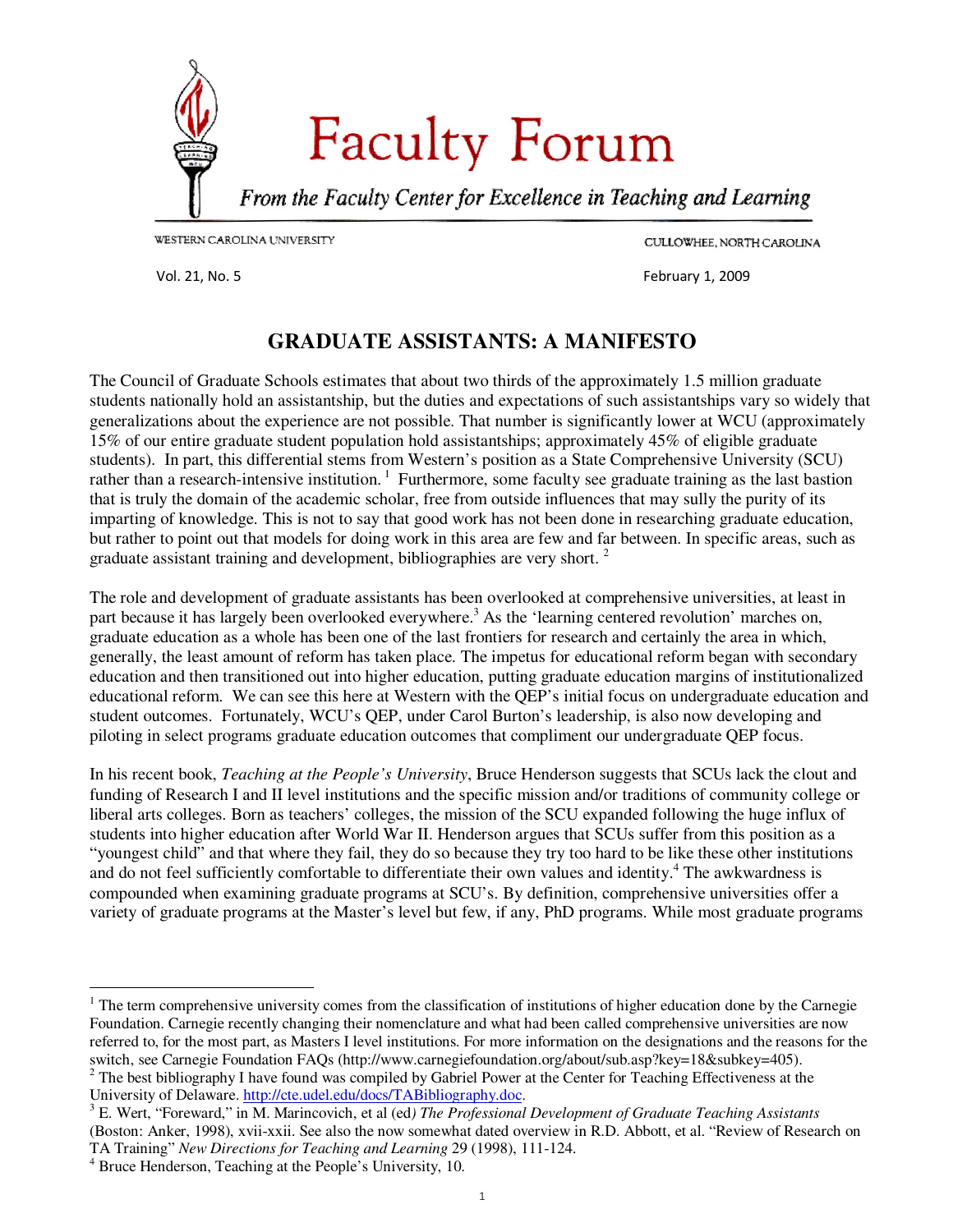are patterned after their counterparts at Research I institutions that offer PhDs, little to no work has been done to find a distinctive identity for graduate programs in fulfilling the mission of public comprehensive institutions.<sup>5</sup>

In the 1980s, the first conference specifically devoted to graduate assistant training and development took place at Ohio State and the national-level Preparing Future Faculty (PFF) initiative was launched as a joint project by the Association of Colleges and Universities and the Council of Graduate Schools. This multi-year, multi-million dollar project encouraged participating institutions to develop and disseminate innovative models for providing comprehensive training and development for graduate teaching assistants. Today, the conversation has been extended to include efforts to develop graduate teaching assistants into broader conversations about the future of higher education, and the raised profile of faculty and teacher professional development. When these efforts have been somewhat productive, their productivity has been aimed largely at the Research I, doctoral degree granting institutions, as the designation "Preparing Future Faculty" suggests. Despite the money and attention, few, if any, workable models have emerged from PFF that apply to institutions such as WCU and many of our departments continue to use graduate assistants to perform unpleasant duties that faculty do not want to do, from inappropriate administrative tasks to (at least in legends about which our graduate students whisper) performing non-academic related duties.

What PFF discovered is that graduate students benefit most from assistantships that offer training in 'soft' or people skills, teacher development, time management, reflective practices, and networking and/or mentoring. Interestingly, these skills coincide almost directly with the skills a North Carolina Employment Commission survey say employers are looking for with new hires. The current model for graduate education at SCUs, based on the Research I paradigm, emphasizes product over process, research over teaching, publications over professional development, and perhaps even yard work and filing over reflection. The majority of our 2000 graduate students will not become tenure-track faculty (if the national statistics are accurate) and most of them do not intend to do so. In other words, we train graduate students at an institution much different than where we did our own graduate work, so our ideas about graduate education do not fit either our mission or the goals of our students. What we have to recognize is the need for more graduate training at the regional comprehensive level for those graduate students who are very likely going to face a work place with different priorities than we face as faculty members. Some of our graduate programs at WCU have taken steps down this road. This is certainly true in the professional programs like Physical Therapy and the MS in Technology program, which requires their graduate students to engage with and serve the community. It is also true in programs like English's Professional Writing program, which brings local business needs into the classroom and provides in-house teacher training for writing.

In the past three years, the Graduate School has taken a first step towards promoting these "soft" skills through the GATE program and by requiring job descriptions that relate to the assistant's program of study. Less than 25% of graduate students nationally claim to be satisfied with the training and development they received as graduate assistants and the numbers are even lower at regional comprehensive universities such as ours. If any of us received such low marks for our teaching or research, we would no longer be employed. Simply put, we need to train our graduate students better and we need to come up with a development model for graduate assistants who work for our institution. For example, faculty developing grants that engage our communities might make better use of graduate assistants in those grants, allowing the students the opportunity to develop discipline-related skills as part of the work, to promote community development and to become stewards of their environment. We encourage you, as you work on your plans to address WCU's QEP and students' intentional learning, that you include your graduate students and your graduate program curriculum in that discussion.

### **Laura Cruz, Associate Professor of History Scott Higgins, Dean of the Graduate School**

-

<sup>&</sup>lt;sup>5</sup>One of the few is Phyllis R. Freeman and Jan Z. Schmidt, "An Interdisciplinary Teaching Assistant Training Program at a MA Institution," *The Journal of Graduate Teaching Assistant Development* 7 (3) 2000.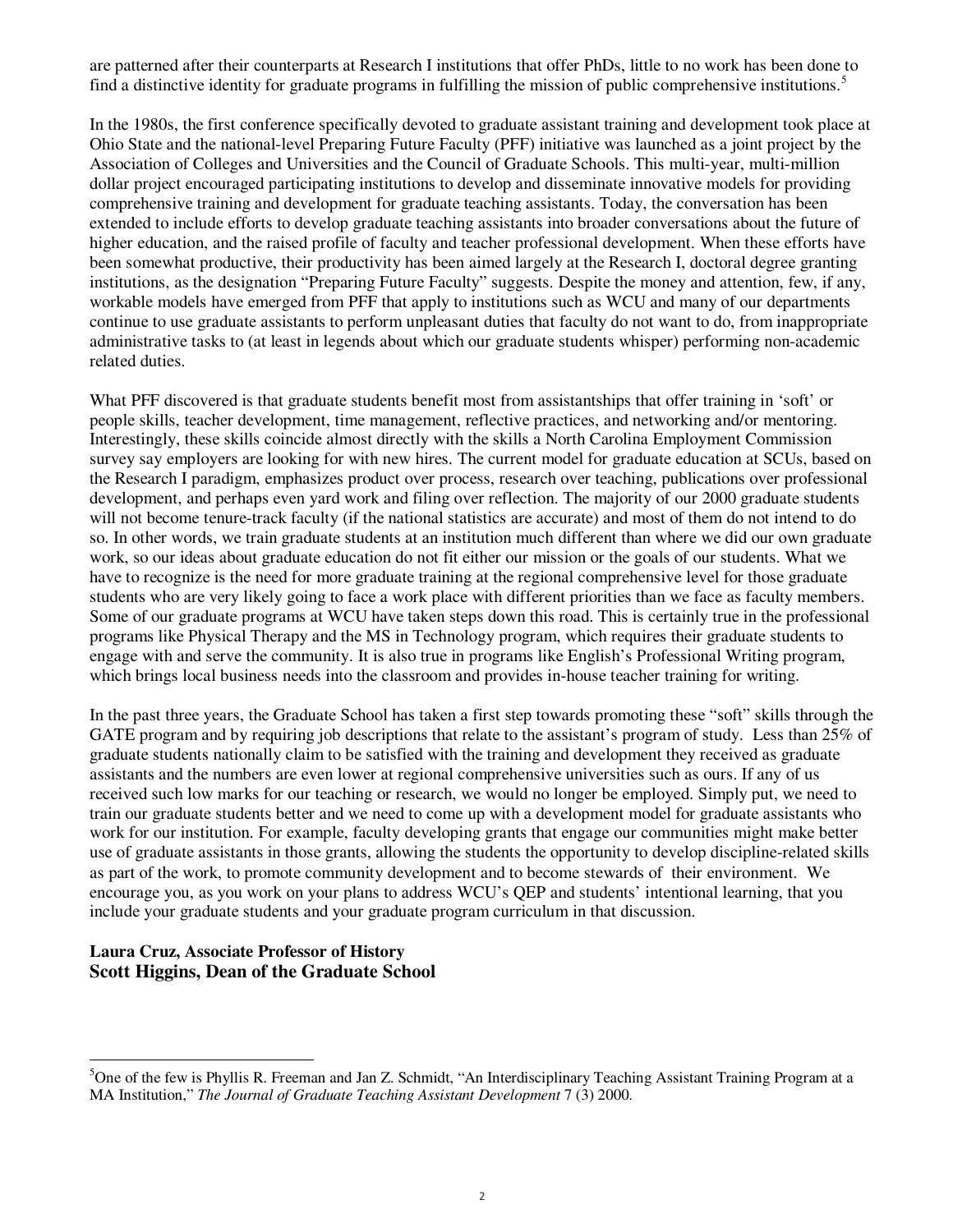# **Coulter Faculty Center for Teaching and Learning**

*Please note: The opinions printed here belong solely to the authors and do not necessarily represent the opinions of the editorial staff or of the Faculty Center. If you would like to respond, you may input your comments directly through the wiki on the Faculty Forum webpage, or e-mail vguise@wcu.edu by the 15th of the month following publication of the article you wish to respond to.*

### **Responses to the December feature article by John West and Laura Huff:**

### **DO MORE TO ESCAPE STRESS – AND KILL YOUR TV WHILE YOU'RE AT IT**

*The December article by Laura Huff and John West—Escape Stress—Kill you TV was an excellent article and very timely. I fear, though, since we received NO faculty feedback, that most folks were too stressed to take the time to read it! Now that the holidays are behind us, a new year, and in some ways perhaps, a whole new America has begun, I hope faculty will take a moment and read Laura and John's article. Why not make a New Year's resolution to lay down that stack of papers, set aside all those household tasks that keep calling, kill that new 50" flat screen that Santa brought and get you and at least one other person down to the Fine and Performing Arts Center to one of the excellent events scheduled for this New Year? Come on now, responsibilities will wait while we get a life!* 

**Vera H. Guise, MPA**  Faculty Fellow, Coulter Faculty Center Visiting Lecturer, Dept. of Political Science & Public Affairs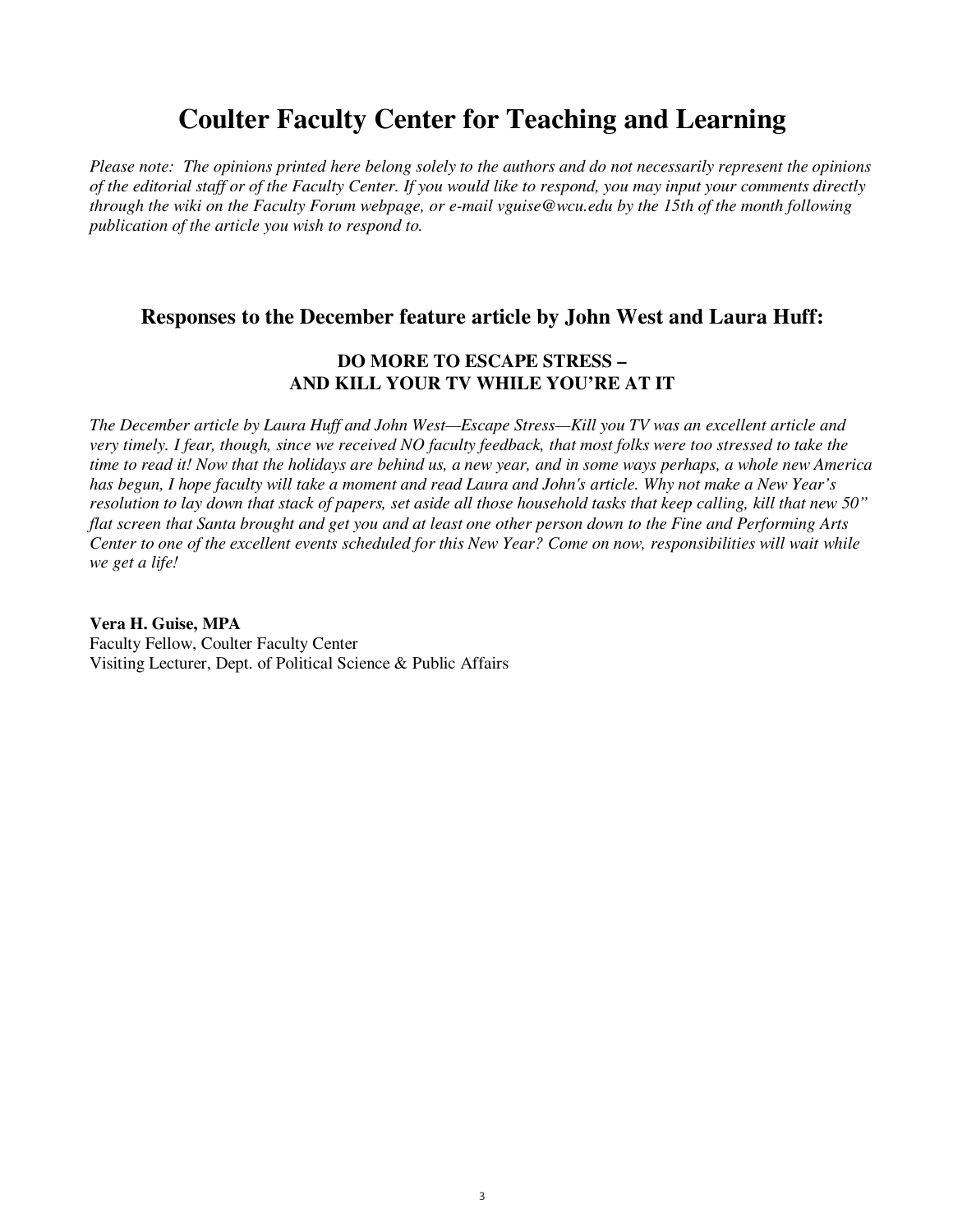<span id="page-17-0"></span>

CULLOWHEE, NORTH CAROLINA

Vol. 21. No. 6 March 1, 2009

### **"Contingent Faculty —Paupers of the Times"**

This fall we were all informed that WCU may have to make budgetary cuts of 7 to 8% across the board for the 2009/10 school year. That being so, one imagines everything, from the highest salary to the smallest of office supplies being cut back to an 8% reduction. The idea being, "We are all in this together we can all cut back until things normalize."

Immediately the discussion turned to cutting contingent faculty – the rationale: "that is why they are *contingent* – these positions are buffers for difficult years." It is hard to understand a system that would be cutting people from the budget in one breath and sending out memos in the next saying there is money to spend for supplies, or books, "please send in your requests."

I and most of my colleagues view this as inhumane.

Since this announcement, in various departments across campus, contingent faculty have been told their positions most likely will be cut, then told that the cuts may not be as deep as first expected, causing bewilderment and despair among those affected by these indelicate methods of contending with an uncertain budget. Other departments have let out the word that all adjunct faculty will be cut. Even this semester some adjuncts have had as much as a two-third reduction in their course load which means a two-third reduction in pay.

Reality – Most contingent faculty are the instructors who generally teach some of the most demanding classes for the lowest pay. Why do they sign on?

- 1. Some need the experience.
- 2. Some prefer the challenges and scholarship of teaching to the rigors of the tenure track.
- 3. Some have found that even with their terminal degrees the market is just too competitive to land a tenure track position and have managed a way to live on the meager salary these positions pay, often supplementing with additional work.
- 4. Most contingent faculty find their work to be intrinsically rewarding knowing they are making a difference in the next generation, and though not satisfied with the low pay, are reconciled to it
- 5. Many are led to believe that their extra work in their various departments, (work not required of them but certainly encouraged), gets noticed and they will be considered if a fulltime position opens in the department, (though generally with time they come to realize this is mostly mythical).
- 6. Lastly, some are retired or semi-retired and want to teach at WCU part-time because they have a strong emotional attachment to the university, love to teach, and use the scanty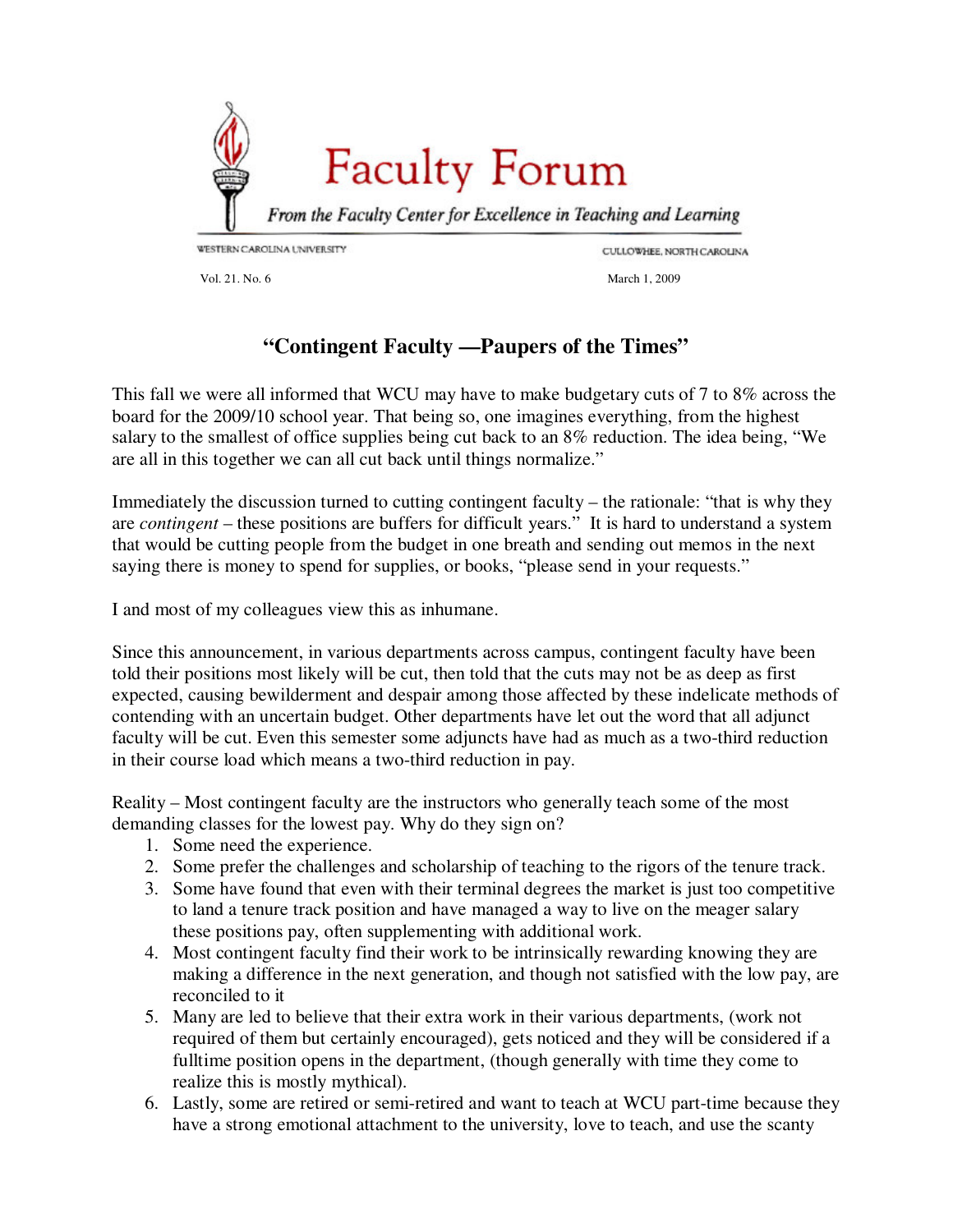salary as a retirement supplement. These faculty bring a rich and diverse background to the classroom that younger faculty may not possess.

Most contingent faculty teach the foundational courses within a department, courses that lay the ground work for the student's future success in their major. It seems ludicrous to cut the budget in the area where the university gets high quality work from highly qualified faculty *at more than a bargain rate*. It is a heartless choice as well**.** Many contingent faculty members have moved here for their positions and have acquired home mortgages. Many are the sole bread earners in their homes. Many barely make ends meet on their existing wages, would be more than happy to have a better position, are more than qualified but cannot find work. These positions are filled by people institutions of higher learning brought into their advance degree programs and gave high hopes for their career futures. However, in today's climate they have become the paupers of the university system, generally in financial debt to the system that offered them what have become, nearly useless terminal degrees. Terminating their positions or reducing them further is unconscionable!

What about the student? Consider the impact on the quality of education if these positions are eliminated especially when, as the chancellor just reported, applications are up for the fall: Overloaded classrooms. Overuse of graduate students as instructors – students lacking in experience, are often not mentored, yet teach foundational classes. For the student, they must accept poor quality instruction while their tuitions continue to soar.

Consider another alternative that was recently highlighted on ABC News. The superintendent of the Oxford Hills school district in Maine, given the difficult task of cutting its budget, chiseled away as much as he could but still fell short of the mandated reduction. The only solution was to terminate seven teachers. The superintendent, Mark Eastman, along with Jim Thornton, president of the teacher's union, sought the higher road. They constructed a letter asking each person on payroll from administration to teachers to janitors, to consider giving up *one day's pay* during the remainder of the school year. They quoted President Obama, who commended, "the selflessness of workers who would rather cut their hours than see a friend lose their job... (to) see us through our darkest hours." Over 60% responded in the affirmative and they were able to meet the budgetary demands.

If we, at centers of higher learning, don't lead with a standard that shows a level of enlightenment when it comes to the handling of the lives of our co-workers during difficult times, who will lead us to a better path? Wall Street? Capitol Hill?

If an 8% cut were truly across the board from salaries to office supplies, the entire university could carry on, though a bit pinched, and each person could keep his/her job, each family could keep their home, and this university could set a standard that says, "though these times are tough, together we will get through, but we will not allow our faithful workers to lose their jobs because of circumstances that they had no hand in bringing about."

**Norma Smith Visiting Part Time Instructor Art & Design**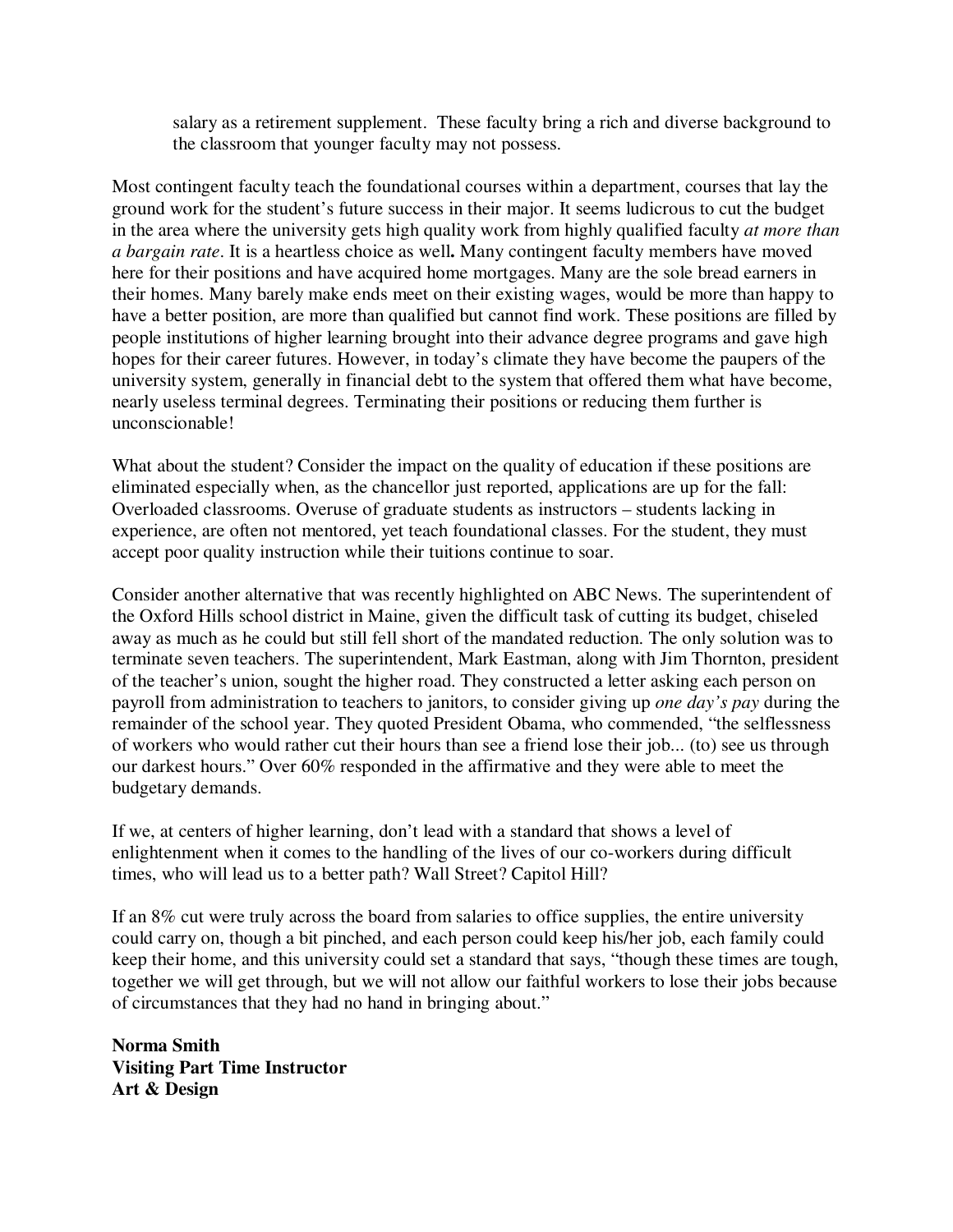### **Coulter Faculty Center for Excellence in Teaching and Learning**

### **Responses to the February Issue of the Faculty Forum**

Graduate Assistants: A Manifesto By Dr. Laura Cruz and Dr. Scott Higgins

### **Barbara Eblen**

*I can completely understand why graduate students are dissatisfied with their training in soft skills. Even though they sit in on lectures with their mentors the mentor doesn't sit in on their classes to offer evaluation and or instruction.* 

### **Vittal S. Anantatmula**

*Laura and Scott:* 

*I can relate to what is written in your article. I carefully selected bright students and appointed them as graduate students semester after semester for 8 years for my program faculty at my previous institution. I used to hold meetings with all the graduate students every semester to get feedback. I heard similar views from them. Graduate students were often used for grading purposes instead of research work for which they were appointed in the first place. Other than financial gains including tuition credit, graduate assistantship did not provide a learning opportunity.* 

*Thanks for sharing this article.* 

Regards Vittal S. Anantatmula D.Sc. MS MBA PMP CCE Assistant Professor Global Management and Strategy College of Business

### **Barbara Hardie**

*Graduate assistants who work in the University Writing Center play a central, crucial role at WCU, and I'm grateful for each of them. Working with one client at a time, they provide timely, useful feedback to student writers of all class levels and disciplines, including many international students. To train them, I devote two semesters: first semester, we focus on the nuts and bolts of effective writing center collaboration, and second semester, we focus on writing center theory and its relationship to our individual practices. Not only do my graduate assistants provide an invaluable service, but they are also learning invaluable skills about written discourse and working collaboratively with others in the fullest sense of the phrase.* 

Barbara Hardie, Director Writing Center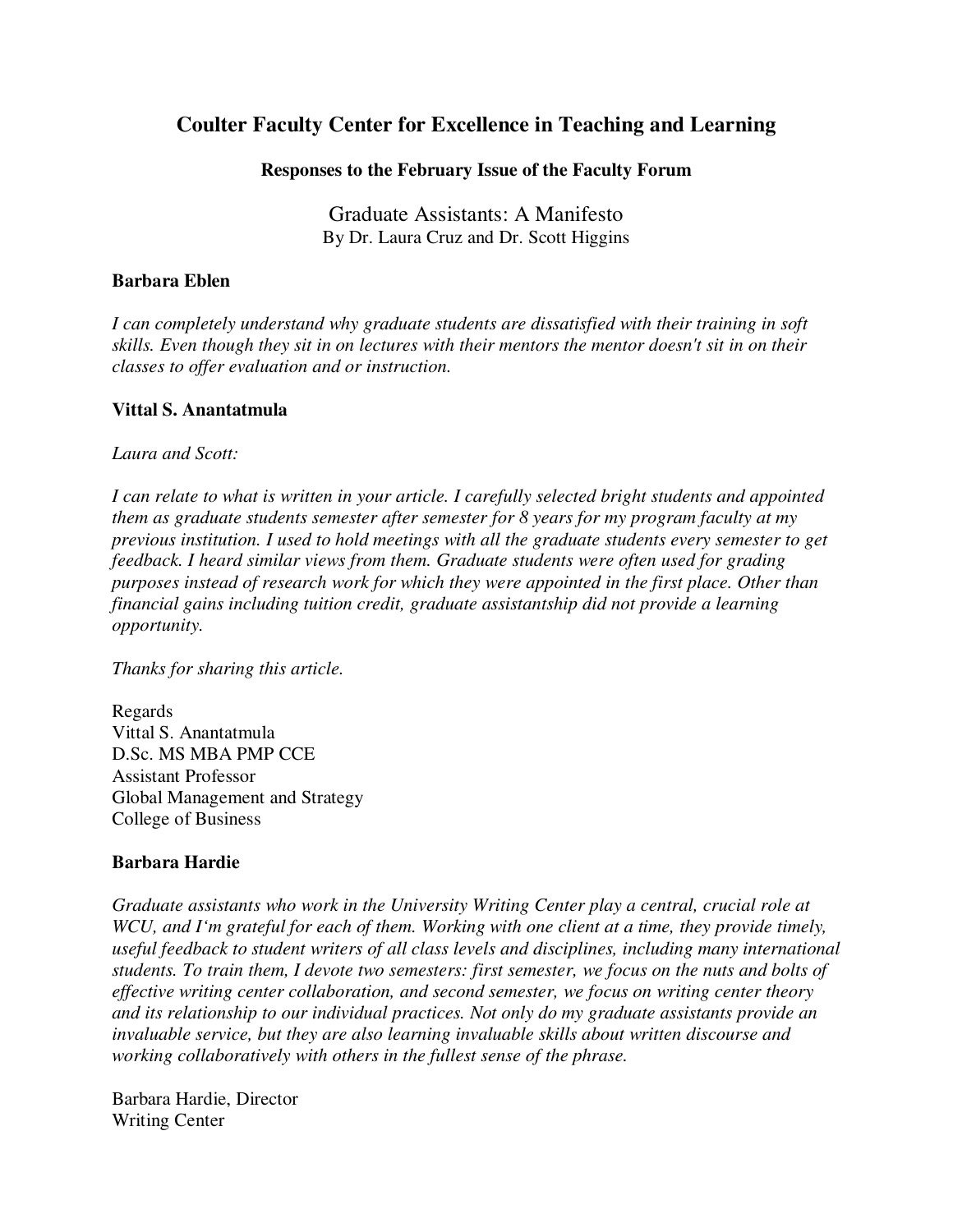*Whew! We are ALL ready for Spring Break, right? I do hope you will take a moment before you head to the beach or wherever you're headed for a respite, to read this month's issue of the Faculty Forum and respond to this article on a critical issue concerning us all right not—staffing and budget cuts! You may respond to Norma Smith's article by clicking on this link:* http://media.wcu.edu/groups/facultyforum/

*Your comments will be automatically posted to the Faculty Forum website. We are working to make the website more efficient in response to your comments, but meanwhile you will need to use your email username and password to access the website.* 

*Think Spring! Vera Holland Guise Faculty Fellow, Coulter Faculty Center*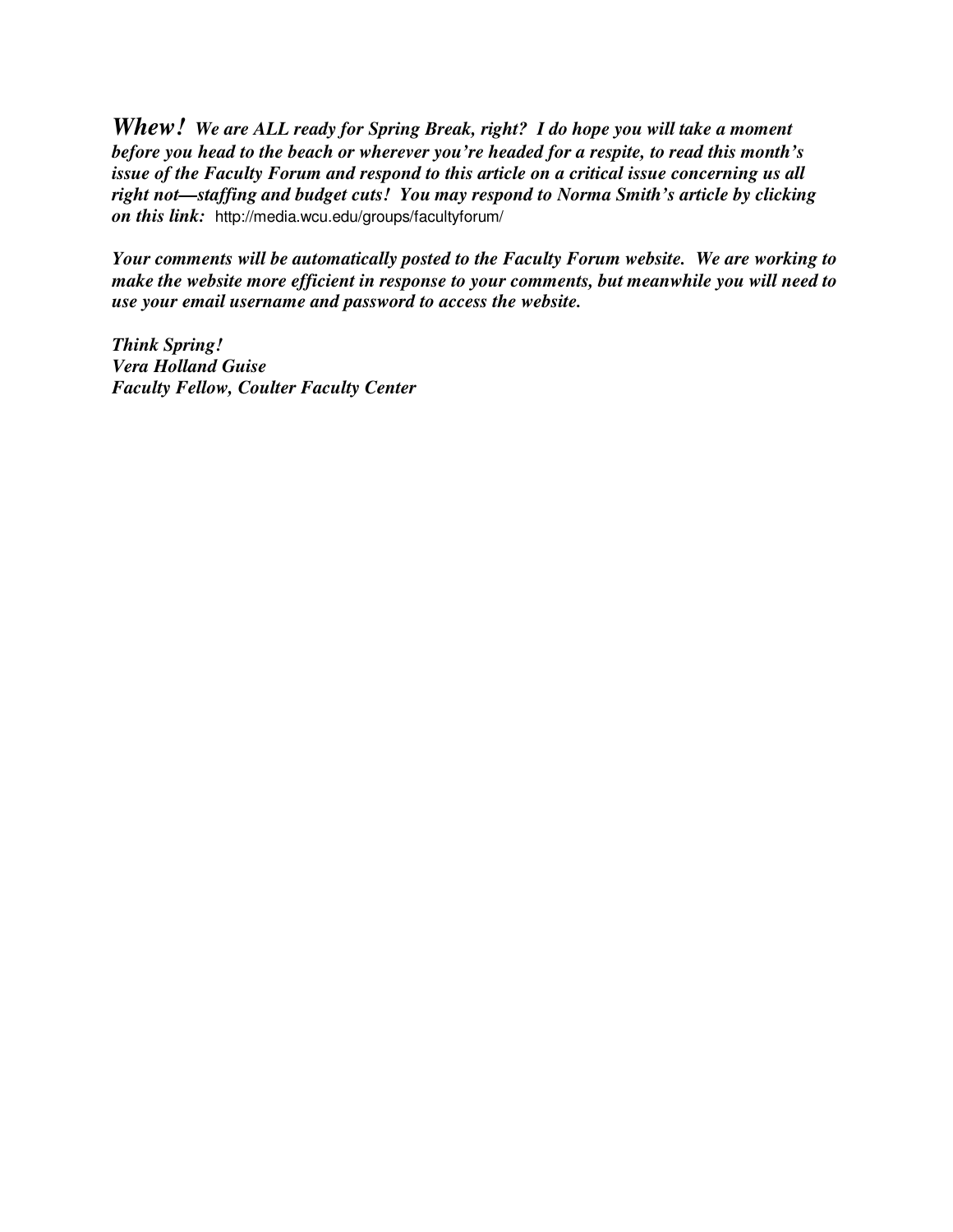<span id="page-21-0"></span>

CULLOWHEE, NORTH CAROLINA

Vol. 21. No 7 **April 1, 2009** 

### **FOREIGN LANGUAGES, ACADEMIC CURRICULA, AND THE CHANGING WORLD**

The issue of foreign languages can easily stir up controversy with very different opinions, all of which are --I'd like to believe-- well intended and usually well informed. The document on foreign languages I recently sent out to Academic Affairs and Arts and Sciences prompted an unexpected flood of responses with very valid, if at times contrasting, viewpoints on this subject. Because of the interesting dialog generated by the document, I was asked to submit a version of it to the Faculty Forum, and I am happy to oblige.

It is an undeniable fact that the United States has ceased to be a monolithic society but it remains largely monolingual, and at some levels there is even a steadfast reluctance to promote the study of foreign languages. The availability of foreign language instruction is very limited and in many instances confined to college. In pre-college education the decision on this matter has been left up to the local school systems and many choose not to require a foreign language at all, while others only require 1-2 years of a foreign language in high school, with instruction often being inadequate to develop substantial language competency among the students. Foreign language instruction at the high school level is often in English and very little material is covered. It is hard to justify this as the only venue of foreign language instruction. That an individual can travel to other countries (as one respondent pointed out) without speaking anything other than English is a testament to the foreign language competency of peoples in other countries and this puts the monolingual American traveling overseas in a clear position of inferiority as (s)he is at the mercy of the host country. I, for once, am happy that I can effectively communicate in a few languages other than my own.

Monolingualism and ethnocentrism have historically shaped United States foreign policy. Lack of foreign language competency perpetuates a worldview that Americans embrace national identity blindly and care little to take steps to bridge cultural gaps for the betterment of all. Recent awareness of the global nature of our society has brought about the need for multilingual and multicultural understanding. It is generally agreed that if Americans are to become knowledgeable about the world, the next generation should acquire more than a fragmented foreign language competency at the high school level. Less ethnocentric attitudes are certainly needed in this --and every-- society. The study of a second language creates the desire to understand other cultures and the sensitivity to accept them. These multicultural skills are needed much more today than in the past and many institutions of higher learning acknowledge the importance of foreign languages and require a certain level of competency among their students. Being bilingual gives individuals the ability to know first-hand what it means to transcend the limitations of a single tongue and culture, breeding sympathy, preventing misunderstanding, bias and bigotry, and discovering goodwill between cultures. From a more "practical" point of view, proficiency in a second (and third) language gives job seekers a clear advantage over those who do not have those language skills. The web site of our sister institution NCSU states that "Today, knowledge of a foreign language is more important to Americans than ever before. Foreign languages have become important because so many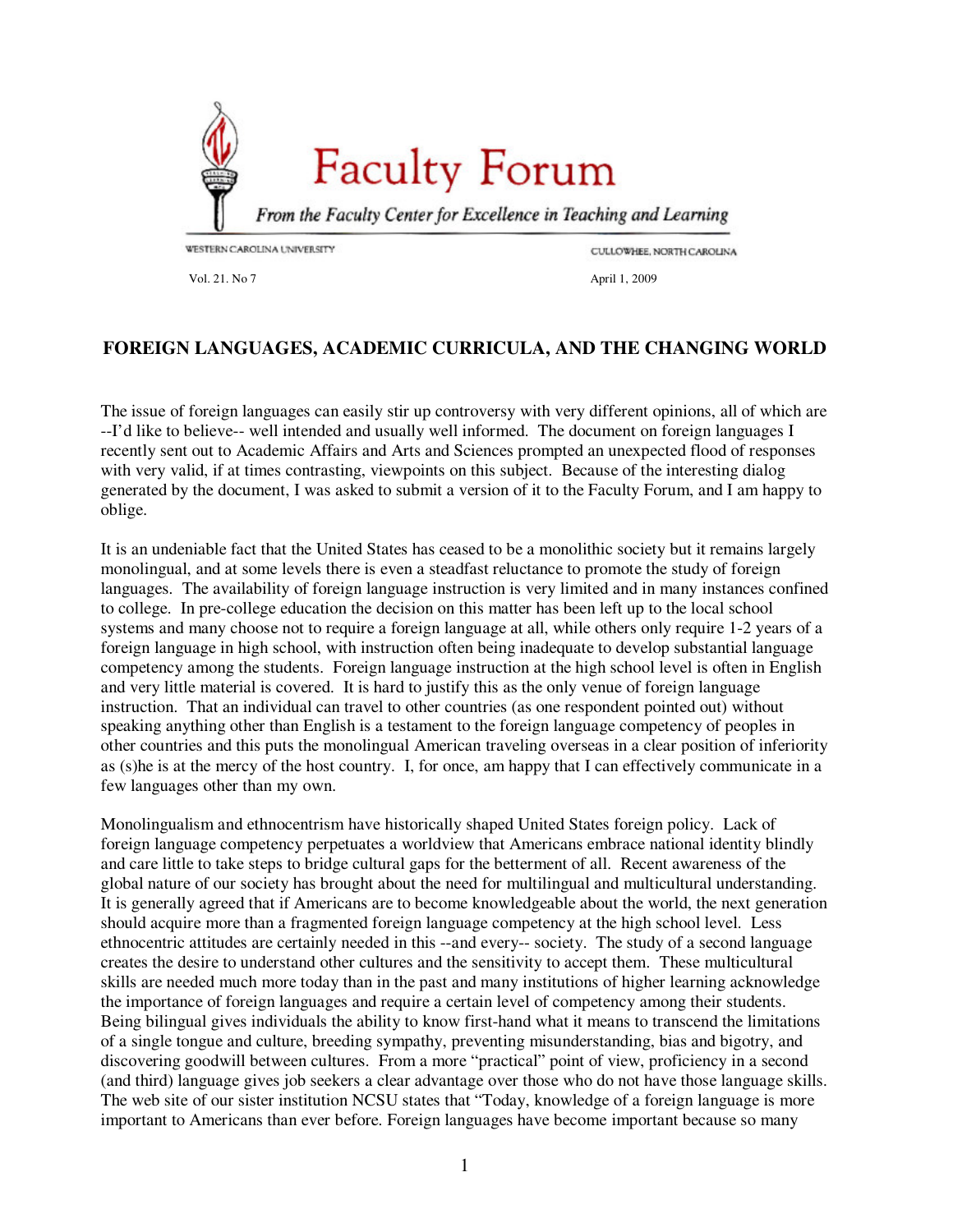facets of American life --business, politics, education, the media, the arts, science, technology, and travel have become truly international in scope."

There are many short and long-term benefits to society for having multilingual citizens. They help enhance economic competitiveness, improve global communication, and maintain political and national security interests. The United States must educate students who are equipped linguistically and culturally to communicate successfully both in a pluralistic American society and abroad with the diverse peoples with whom they share a city, nation, and world. In most developed nations, having a command of one or more foreign languages is a normal experience. Foreign languages are just another part of the education process and of human existence. For many people, it is odd even to think of only knowing their native language. We need to look beyond our borders to learn from the successes of other cultures in bilingual education, and focus on countries that have succeeded in educating citizens to be multilingual. In many nations, the study of languages is considered essential to the education of their students and foreign language classes have the same status as all other academic classes. Language is seen contributing to the inner enrichment of the student as well as promoting internationalism. For example, in most western European nations, students begin their mandatory foreign language instruction in the first grade with a second foreign language added as they start middle school. By the time they go to college, students can communicate effectively in three languages (their own and two more). Compared to students in most of the world, American students lag far behind in their foreign language capabilities. The majority of students in the US do not begin a second language until they are young adults and then they only have an average of 150 contact hours with that language. The ability to function beyond the tourist level takes at least 600 contact hours.

The UNC Tomorrow initiative clearly identifies "Knowledge of a foreign language" as one of the critical skills for global competitiveness (UNCT Report, p. 13) and one of the suggested strategies is to "increase student proficiency in foreign languages" (UNCT Report, p. 16). Any department that decides to eliminate, reduce, or "relax" the foreign language requirement will be putting itself at odds with the UNC Tomorrow policy that has been approved and mandated by the UNC Tomorrow Commission and endorsed enthusiastically by UNC President Erskine Bowles. Sister institutions of equal or (dare I say) greater academic caliber in the state are moving or have already moved towards universal foreign language education as part of their desire to comply with the UNC Tomorrow initiative. Below are some data taken from our sister institutions in the UNC System:

University of North Carolina-Chapel Hill. Minimum requirement is 3 semesters; some majors require 4 semesters.

UNC-Greensboro. College of Arts and Sciences, 4 semesters; Bryan School of Business and Economics, 3 semesters; School of Health and Human Performance, 2 semesters; School of Music, 2 semesters. UNC-Charlotte [Admission information is both in English and Spanish]. College of A&S, 4 semesters. Eastern Carolina University. BA degree requires 4 semesters; BS requirement varies by program. NC State University. College of Humanities and Social Sciences requires 3 semesters. The rest of the university requires 2 semesters.

NC Central University. General Education requires 3 semesters of a foreign language across the board. UNC-Asheville. Requirement for admission to UNC-A: two units of the same language in High School. General foreign language requirement: two semesters for everyone.

Appalachian State University. College of A&S: For the BA, 2 semesters of intermediate or higher level foreign language (excluding 101, 102); College of Business: For the BS in International Business, a minor in a foreign language is required; College of fine and Applied Arts (includes Nursing, Family and Consumer Sciences, and Technology). For the BA, 2 semesters of second-year foreign language or higher.

UNC-Wilmington. General Education requires every student at the university to take one semester of a foreign language. A revision goes up for a vote requiring all students to take 3 semesters in a foreign language.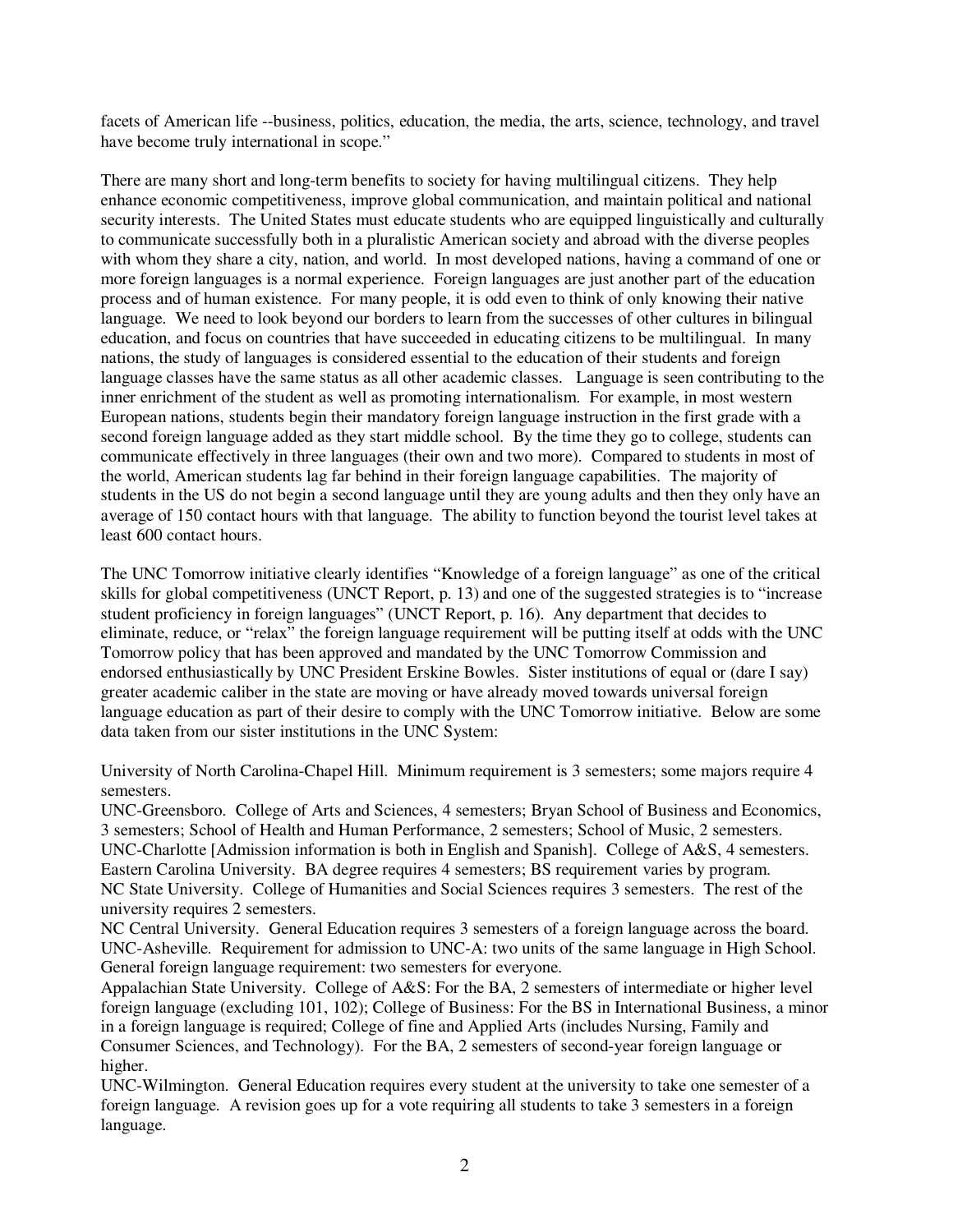Winston-Salem State University. Mass Communications and English majors are required to take a foreign language at the elementary and intermediate levels.

UNC-Pembroke. No foreign language requirement. An ad hoc committee was formed and is recommending a requirement for all schools.

NCA&TSU. The College of Arts & Sciences recommends students to take 2 semesters of the same foreign language. Departments in A&S that have a foreign language requirement include English, Biology, Chemistry, Speech, History, Liberal Studies, Mathematics, Political Science, Psychology, Sociology and Social Work (the list may not be complete).

Fayetteville SU. Foreign language required for the Nursing and English majors only. The new chancellor is in favor of having a language requirement across the board. Implementation of a language requirement is expected.

No information was found on FL requirements at UNC School of the Arts or Elizabeth City SU. It is worth noting that on ECSU's web site, the Chancellor's Welcome appears both in English and Spanish.

The above data overwhelmingly show that foreign languages are part of the requirements at most institutions (this is more evident at the more prestigious institutions). In sum, this is not just a curricular matter pertaining to the College of Arts and Sciences at Western Carolina University. It is a much larger philosophical issue about what real "education" is and should be in this shrinking world of ours, and the role of foreign languages in that process. Most developed nations have understood this and are already moving in this direction; the US definitely cannot afford to lag behind. While particular interests should not be completely ignored, the larger common interest (the intellectual well-being of our students) must prevail over each department's desires to maintain or eliminate the foreign language requirement for its majors. Do we really want to "relax" our requirements to the point that the degrees we offer our students are less valuable than those they obtain at sister institutions in the state and beyond? It is this question that should inform the discussion on this subject, which transcends the confines of our small microcosm in the beautiful mountains of Western North Carolina.

And now the floor is open for more debate!

Santiago García-Castañón, Ph.D. Professor of Spanish and Head, Department of Modern Foreign Languages

Please note: The opinions printed here belong solely to the authors and do not necessarily represent the opinions of the editorial staff or of the Faculty Center. If you would like to respond, you may input your comments directly through the wiki on the Faculty Forum webpage, or email vguise@wcu.edu by the 15th of the month following publication of the article you wish to respond to.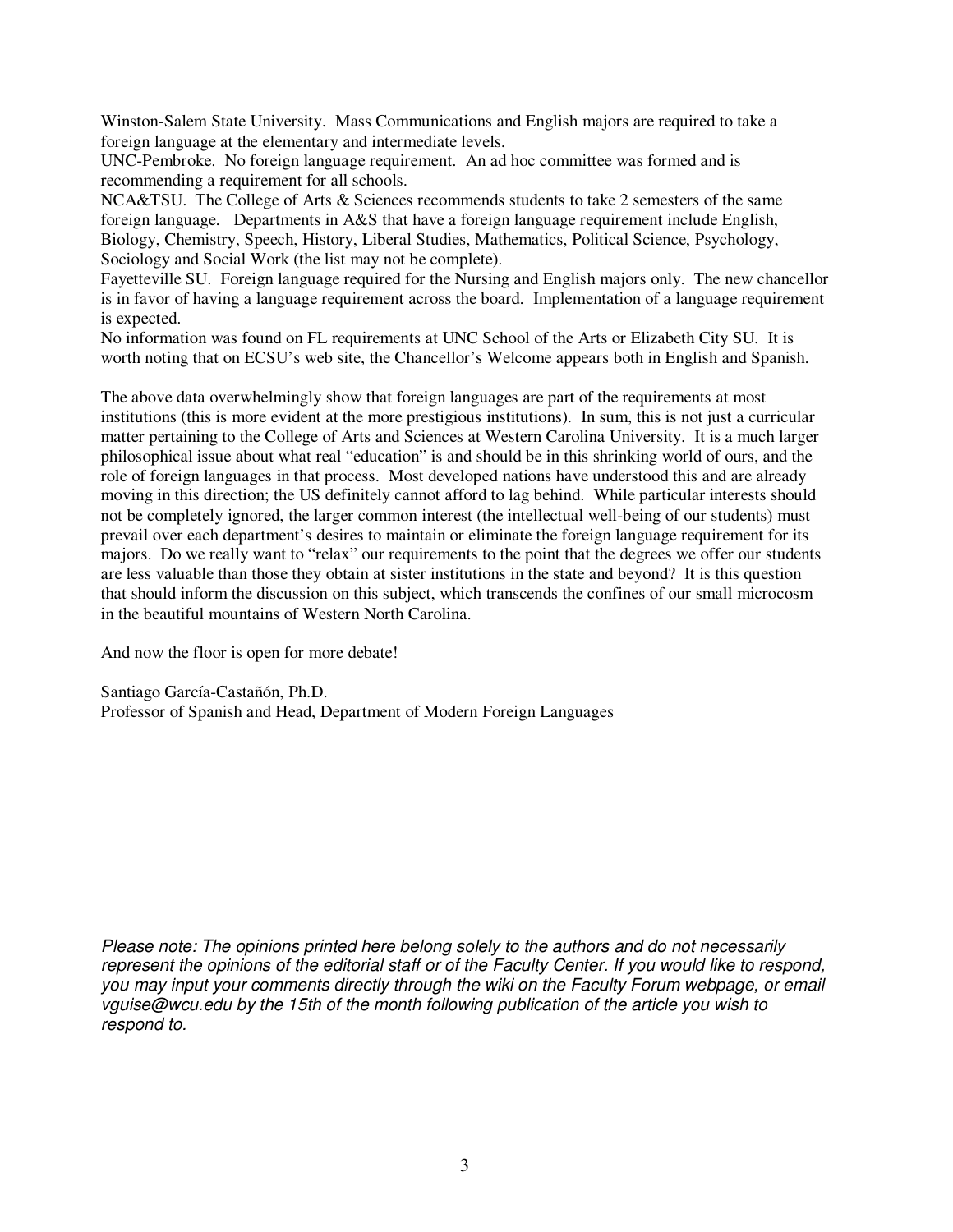### **Coulter Faculty Center for Teaching and Learning**

### **Responses to March Faculty Forum article by Dr. Norma Smith**  *Contingent Faculty: Paupers of the System*

### **Sharon Jacques Mar 2, 2009 4:55 PM**

*I hear you, Norma. At the last Faculty Assembly meeting in Chapel Hill there were representatives urging that all faculty earning over \$60,000 "give back" 1% of their salary to the state as a way to impress the General Assembly. That didn't fly very far, although most of us expressed a need to protect the lowerlevel earners (both EPA and SPA) in the UNC System. The current term seems to be "furlough" as a way of reducing salary expenses temporarily. If that happens, I think tenured faculty and administrators should take the first cut. Sharon Jacques, Nursing* 

### **Eric Hendrix Mar 4, 2009 3:30 PM**

*I agree wholeheartedly with you, Norma, and appreciate you stepping forth to rock this boat. Hopefully, once spring break winds down, there will be more excellent responses from readers. The Georgia solution strikes me as the fairest all around response to "cutting back." It's hypocritical at best to be told we contingent faculty are so important and then when funds run low to have us be the first ones cut. This is de-moralizing, especially realizing many of us "may be back in the fall because of high enrollment." Apparently, when the money is there, we're really important; otherwise ... what happened to "thinking OUTSIDE of the box"?* 

*Einstein stated that the same mindset which created a problem cannot solve that problem. Thinking outside of the box to solve issues is not only QEP, but provides the perfect opportunity to find a workable solution that benefits all involved. Now, that would make Einstein very proud!* 

*At the same time, I completely disagree with the suggestion that all faculty making over \$60k take a 1% salary reduction; especially "as a way to impress the General Assembly;" that sends the wrong message. I don't care about the G.A. These people not only earn their wages,but have earned that privilege as well; they should be respected.* 

*Creating, however, an environment of mutual commitment to the goals we all share by providing all involved a chance to work one day during a school year (perhaps two?) respects ALL involved and most importantly, raises high the bar of seeking equitable solutions to difficult situations rather than kneejerking into the future when times are tough. Thanks again for your heartfelt, thoughtful, and wellcomposed posting.* 

*Eric Hendrix, English* 

### **Norma Smith Mar 4, 2009 10:33 PM**

*Correction: "The Georgia solution" should read as the "Maine" solution. Thanks! Eric Hendrix, English*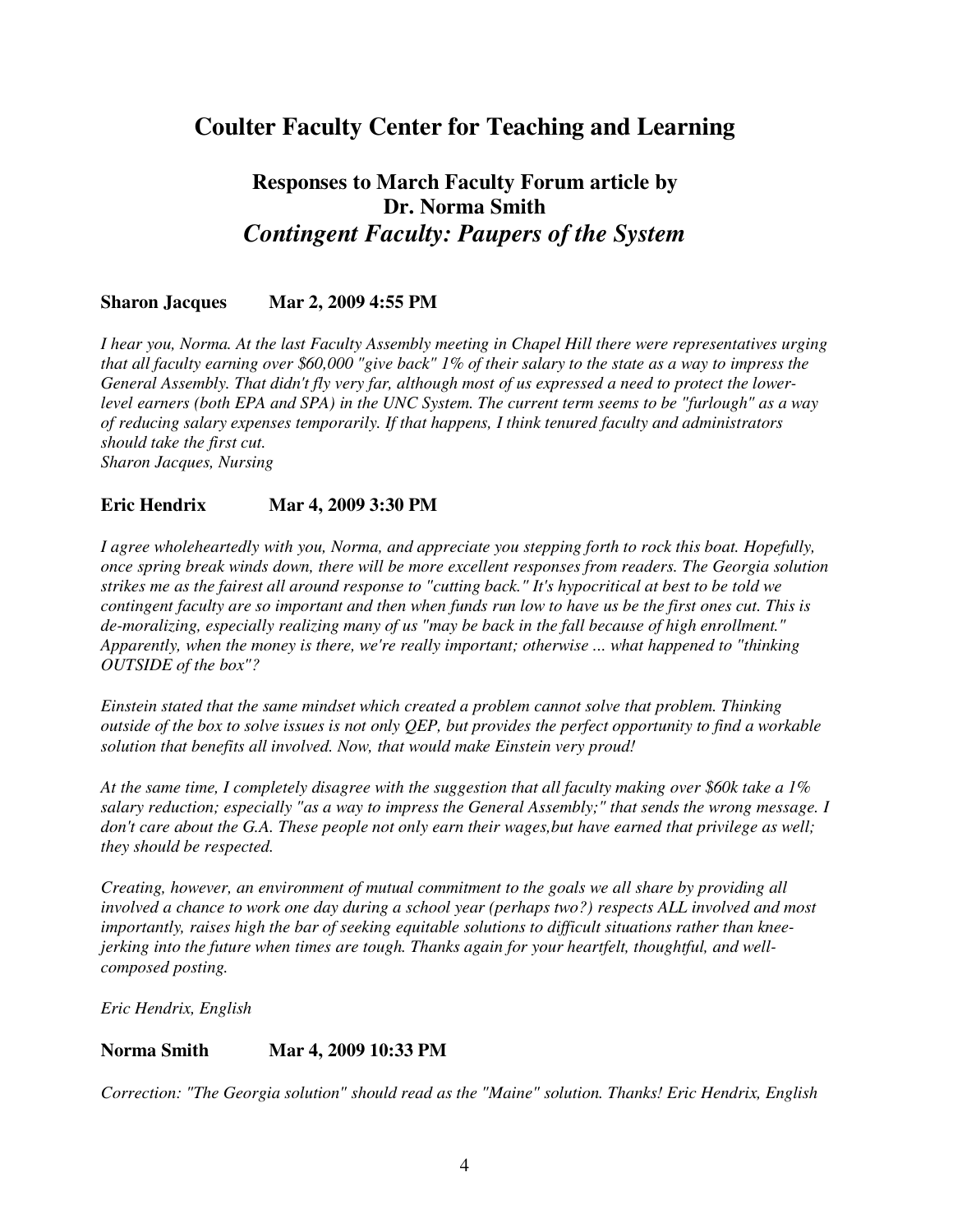### **Greg Adkison Mar 9, 2009 12:16 AM**

*Except for describing how faculty cuts negatively affect students and the call for us to act as enlightened leaders, the March edition of Faculty Forum expressed an unjustified (and presumably unintentional) conceit that reflects badly on WCU's contingent (i.e., fixed-term) faculty. For example, saying that the loss of fixed-term positions is inhumane diminishes the meaning of "inhumane" and fails to recognize the meaning of "fixed-term." Also, complaining about the terms and pay defined by contracts we \*choose\* to sign misdirects responsibility. Worst of all, the piece implies that fixed-term faculty members deserve the same protections given to colleagues in viable programs who have \*earned\* tenure or who are successfully progressing toward tenure. If someone wants the terms and pay associated with tenure, then that person should compete for a tenure-track job. If the person is unable to secure a tenure-track position, then perhaps a reflective assessment of one's qualifications, professional value, and \*choice\* to serve in a fixed-term position is in order. On the other hand, perhaps an evaluation of priorities is appropriate if a different reason underlies the \*choice\* to be in a fixed-term position at WCU (e.g., love of our mountains or love of a spouse or dependent who is tied to this location).* 

*The fears associated with being in a fixed-term contract are understandable, but some people consider them acceptable trade-offs for interactive teaching and satisfying research in a beautiful place that offers a uniquely southern Appalachian flavor of nature, serenity, and outdoor activity.* 

*Greg Adkison, Fixed-term Instructor Department of Biology* 

### **Jayne Zanglein Mar 15, 2009 4:31 PM**

*The discussion about contingent faculty is an emotional one, in general, but triggers even greater emotions in tough financial times. That's because the purpose of contingent faculty is to give the administration flexibility in terms of budgeting and staff--and this becomes essential during a harsh recession such as the current one.* 

*On the other hand, all contingent faculty are not created equally. They are diverse in terms of pay, title, potential for job security and advancement, and departmental expectations. Contingent faculty on one campus are not treated the same as contingent workers on other campuses. More importantly, contingent faculty on this campus enjoy different rights, expectations, pay, and authority depending on the type of contingent faculty (adjunct, fixed term, endowed professor, lab instructor, grant-funded, etc.) and their departmental support. Whenever such a wide divergence of terms and conditions exists, fear creeps in- fear that some contingent employees are more secure, enjoy better pay and status, and are more likely to advance than others. There's a feeling of inequality and perhaps a fear of being taken advantage of.* 

*As the former Coulter Faculty Fellow for Part-time Faculty, I have heard these comments before. But let me end on a positive note. The contingent faculty who remain at Western year after year, love and appreciate their jobs. They are pointing out their concerns so that their colleagues better understand their situation and to assist administration in making sound financial decisions that will benefit students, faculty, and the university as a whole.* 

*Jayne Zanglein Business Law*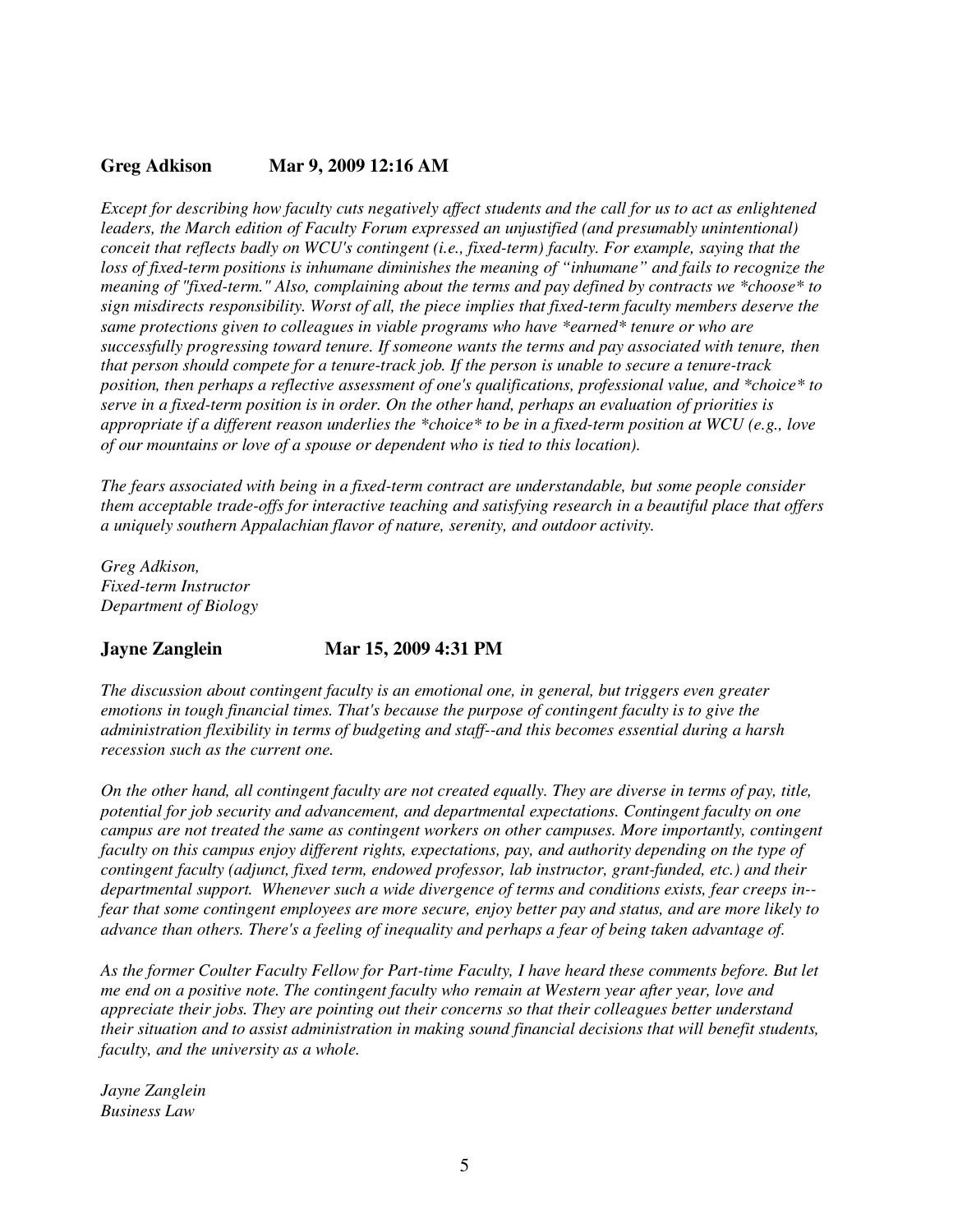#### **Lesa Childers Mar 18, 2009 9:44 AM**

*As a graduate of WCU and a practicing clinical social worker in the surrounding communities, I have been honored to serve as adjunct staff in the Social Work department for several semesters. I find the experience of sharing my skills and knowledge with up and coming social workers to be incredibly rewarding for me and, I believe, for the students, as well. As someone who still is "in the trenches" in our field, I consider my perspective to be unique and vital to the students I teach -- real life vs. theory on many levels. The decision to cut part time staff is a painful one for me. While I did not depend on the pay for my livelihood, it certainly allowed me the opportunity to be a part of an academic setting and I am extremely proud to be contributing to the education of others in my field. Since I drive from Asheville to Cullowhee twice a week to teach one class per semester, it certainly has not been a matter of grand financial gain. It was about "making a difference" and being a part of the future of social work. I will miss my role at WCU and regret that budgetary decisions have warranted such drastic measures. But I am proud to have contributed while I could.* 

*Sincerely, Lesa Childers, LCSW*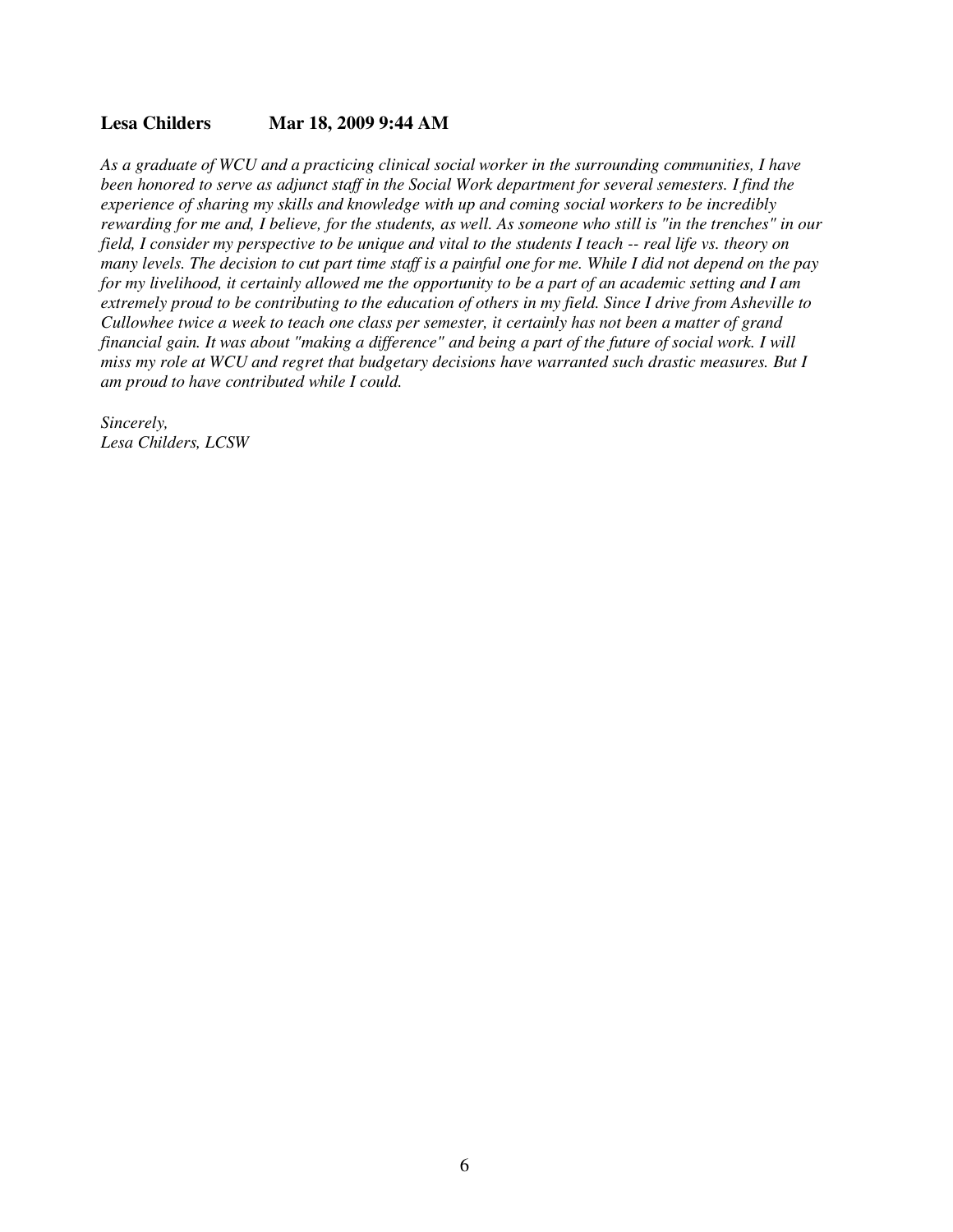<span id="page-27-0"></span>

Vol. 21; No. 8 May 1, 2009

CULLOWHEE, NORTH CAROLINA

### **Make Room For Baby: The Rising Teen Pregnancy Rate and Its Challenge to WCU Sharon Jacques, Nursing**

We are reminded daily of the rapidly escalating global population explosion and the many issues its impacts have and will continue to have on every element of our world and our society. The rising rate of teen pregnancy is alarming, even while the news glamorizes and, in effect, sanctions teen and out of wedlock births by entertainment, sports and even political figures on the national stage.

Many find this situation deploring and increasingly look to educational and health institutions to offer a range of options and solutions. As a major resource for the people of western North Carolina, Western Carolina University has opportunities and, yes, obligations to address this issue. I hope that this article will be a springboard for dialogue and suggestions from faculty and staff. While we no doubt have much more to do, we are already proactive on a number of fronts:

### **Serving our WCU students:**

The WCU Health Center has top-notch Women's Clinic Services (see www.wcu.edu/7863.asp). Condoms are readily available at the Health Center for free. The latest Healthy Campus Data Report (see www.wcu.edu/7911.asp) shows that only 6% of students reported using no pregnancy prevention at last vaginal intercourse, so that is encouraging.

There are many resources on campus to prevent or respond to sexual assault: an active and observant round-the-clock campus police force, a late into the night campus shuttle service that transports students from fringe parking lots straight to their dorm doors, new call boxes placed strategically around campus, an active, involved Women's Center that works hard to promote awareness, a Women's Studies program that educates and illuminates these kinds of issues every year in their Gender Conference, and Counseling and Health Centers that are a confidential resource at a critical time of intervention.

As for prevention of unwanted pregnancy and safe-sex practices, emergency contraceptives are available at the Campus Health Center at a lower cost than off-campus. The Gardasil vaccine against HPV is fully covered by student health insurance. It appears that all of these services are very effective when students take advantage of them.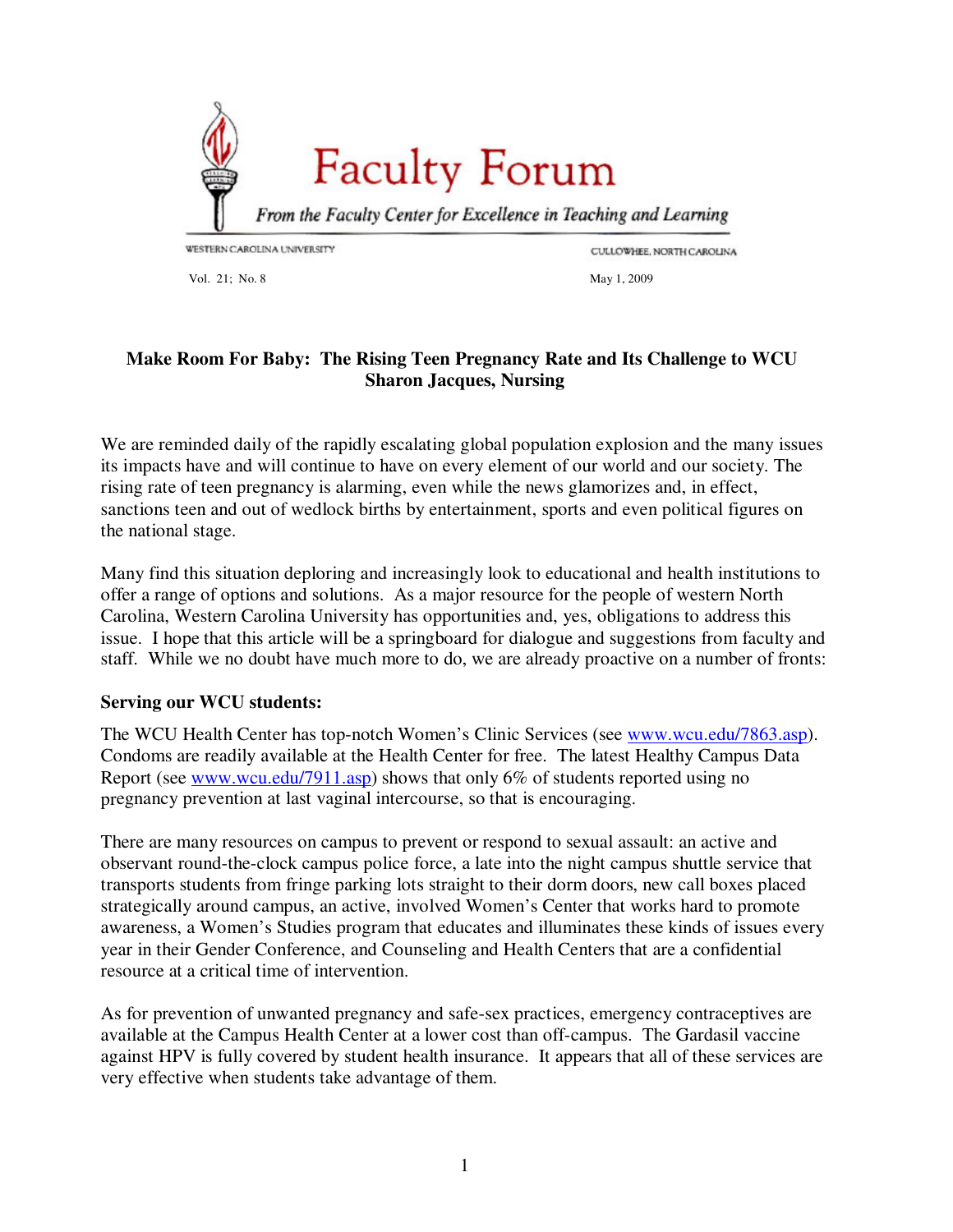### **Education: Our Main Task**

### **Preparing Teachers To Support Students in K-12 Schools**

Public school systems are on the front line for preventing teen pregnancy. WCU's teacher education programs include a second academic concentration in Health Promotion and Wellness, which enrolls about 20-25 new students a year. Options for teaching pregnancy prevention in K-12 schools are abstinence-only, "abstinence plus," and comprehensive sex education. Federal regulations are likely to change soon, and NC Rep. Susan Fisher's (D-Buncombe) Healthy Youth Act now under consideration in the NC House offers more options to local school districts. Debby Singleton, in Health & Human Performance, who is teaching the new HEAL 360 Sexual Health through the Lifespan, said she works to get students comfortable with a full range of topics. Class dynamics include setting group norms, enabling free discussion, using slang without degrading others, and omitting personal opinions.

There are intensive programs in some schools to support teen parents and their children. The NC Coalition for the Prevention of Adolescent Pregnancy has published research showing that effective programs must show as much attention to those who don't get pregnant as to those who do. Marvin Schade in HPER said his interns provide role-models and support to students as they make choices about how to spend after-school hours. Extra-curricular activities help keep teens busy and focused on long-term goals. Service learning opportunities for HPER students further this involvement. Athletic opportunities for both boys and girls will probably survive economic cutbacks in public school operations. After-school programs in the arts (except marching and pep band) are more vulnerable in some schools.

### **Preparing Nurses To Provide Accurate Sex-education Information**

We know that student nurses almost immediately become health care and information resources to their families and friends. Sexual wellness and childbearing have always been part of our basic curriculum. Few of our newly licensed graduates work in areas where they come in regular contact with teens, unless they are already parents themselves. RN to BSN students more often work in schools or health departments. Family Nurse Practitioner master's students do didactic and clinical work in Reproductive Health & Childbearing Family and in Primary Care of Children and Adolescents. These graduates are ready to respond in their communities.

Several years ago I had an RN to BSN student whose Community Health teaching project was to serve as a resource to her teen daughter and her friends. She opened her home regularly after school as a safe place where the girls could ask questions and get straight answers. She was also a resource to the other girls' mothers. This effective intervention leads me to my last suggestion for WCU.

### **Preparing Future Parents To Know How to Talk with Their Children About Sex**

Practically everyone agrees that the schools cannot bear the burden of sex education alone. Families must be more involved and effective in providing accurate information within their value systems. Previous generations of parents, who were measurably less educated than emerging generations, may have been understandably ill-prepared and reluctant to talk with their children honestly and openly about sex. Today a university education ought to include plenty of opportunities to explore both the information and values in safe and balanced discussions.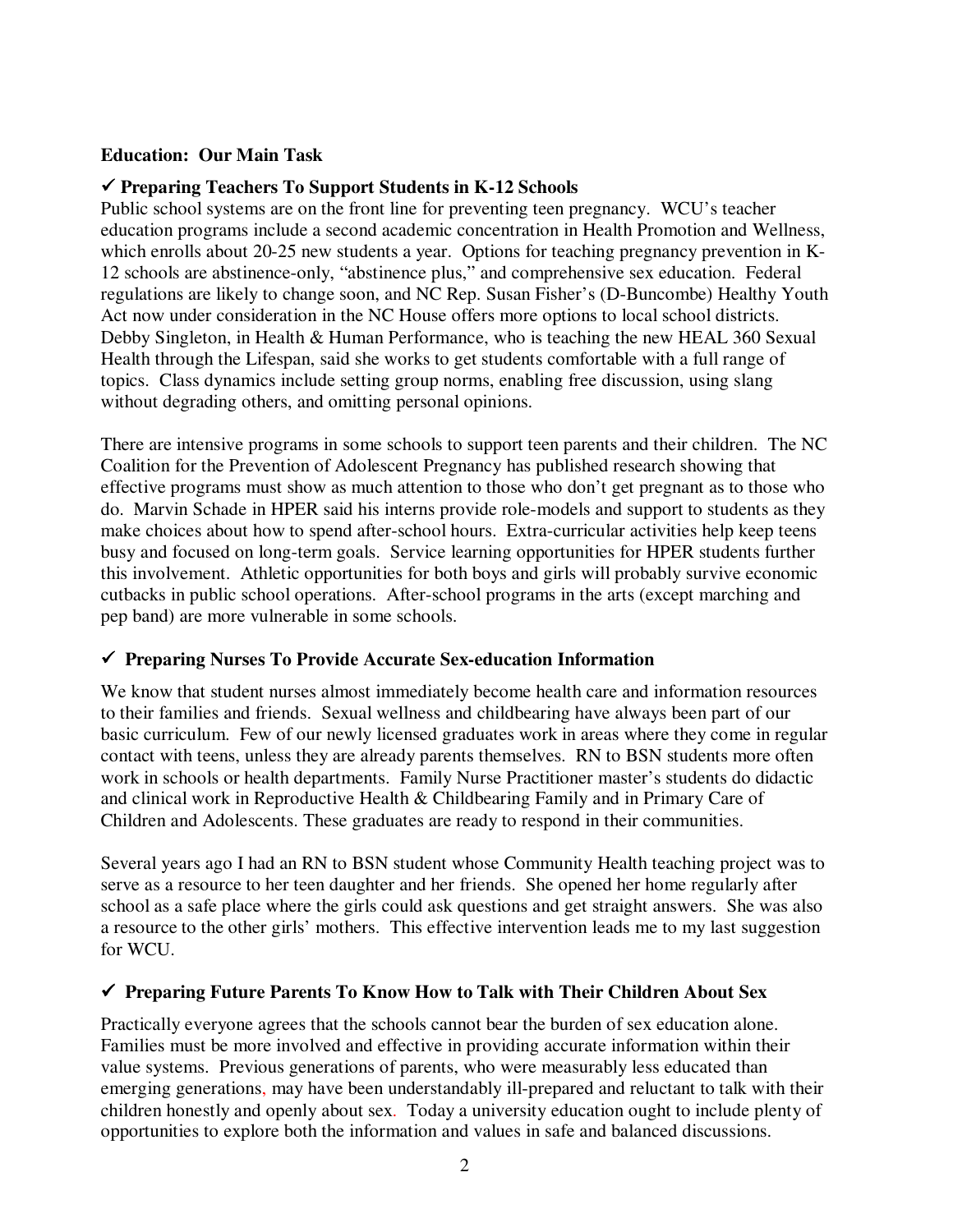Debby Singleton found her HEAL 360 class attracted a wide variety of majors. PSY 331 Human Sexuality sells out every time it is offered. SOC 365 Marriage and Family is another popular course. So, we are already doing many important and strategic activities to address teen pregnancy, unplanned pregnancies, and gender issues around sexuality and choice.

However, as the largest and oldest state supported educational institution in our region, shouldn't WCU be doing even more to help reduce teen pregnancy and unplanned pregnancy among our students and the people of the surrounding communities? Girls in middle and high school still drop out of school at a high rate and often see no other real options than getting married early and raising families. Shouldn't we be asking ourselves what more we can and should be doing to educate our own students—the next generation of parents--and the community at large throughout the mountain region beyond Jackson County? Are there other courses with different or similar topics that we could offer? What assignments could we be giving students to help them become more effective parents? What Service Learning options could WCU students engage in with area schools and teens that would open windows of insight and hope to students? What about a speaker's bureau that reaches out to youth, church, and civic groups? How can we better educate our young men on campus and in the larger community to raise the bar on gender relations and change some of the old male paradigms that promote sexual aggression and unwanted pregnancies?

Yes, at a time that the world's population continues to spiral beyond our carrying capacity, and the topics of choice and sex are more acceptably discussed in the mainstream, shouldn't we at WCU be ratcheting up the heat (pun intended) on our role to speak out intelligently about these issues and help our students and the community make greater inroads in addressing the remaining problems?

Sharon Jacques Associate Professor School of Nursing

Please note: The opinions printed here belong solely to the authors and do not necessarily represent the opinions of the editorial staff or of the Faculty Center. If you would like to respond, you may input your comments directly through the wiki on the Faculty Forum webpage, or email vguise@wcu.edu by the 15th of the month following publication of the article you wish to respond to.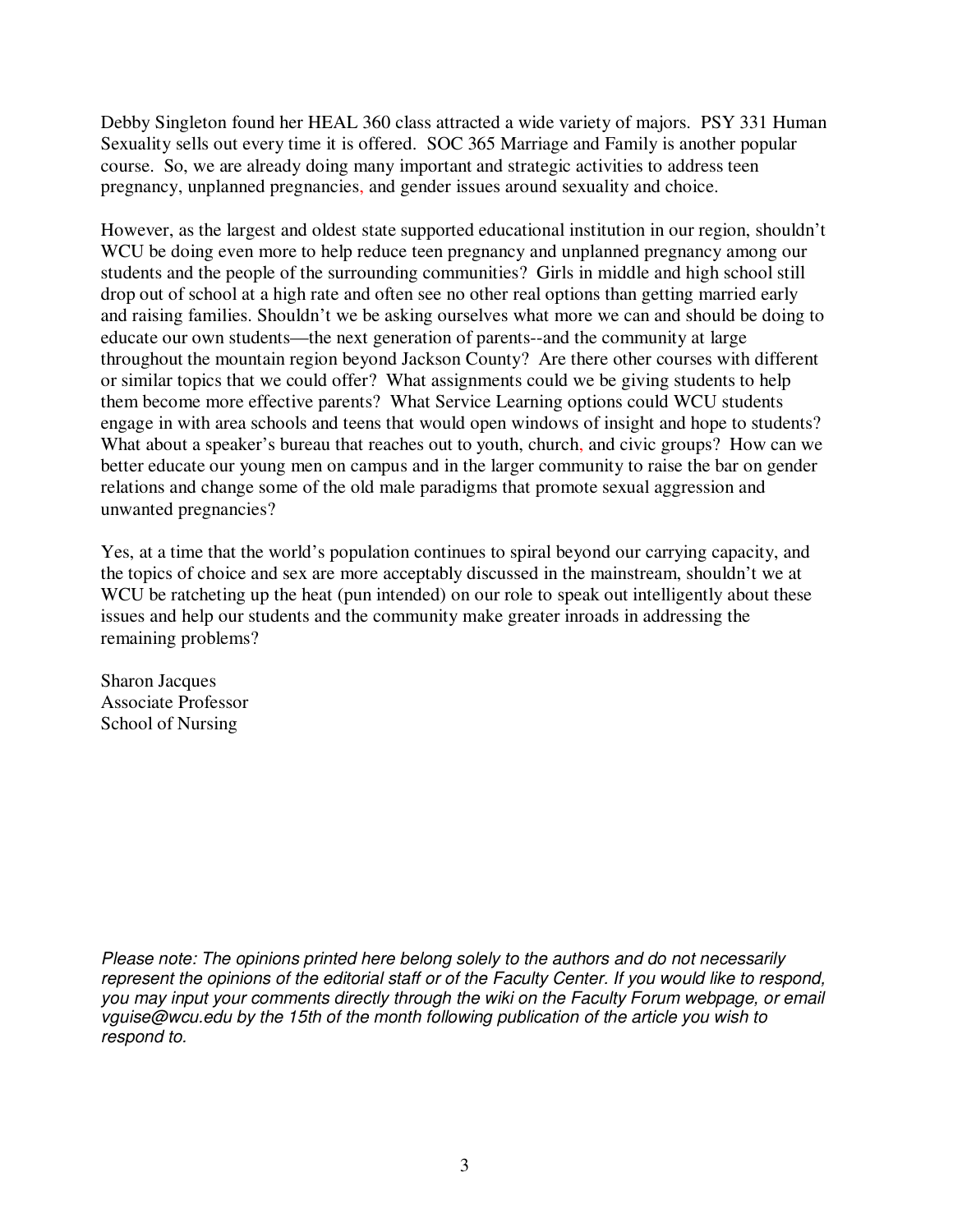## **Coulter Faculty Center for Teaching and Learning**

### **Responses to April Faculty Forum article entitled**

### **FOREIGN LANGUAGES, ACADEMIC CURRICULA, AND THE CHANGING WORLD**

### **By Santiago García-Castañón, Ph.D. Professor of Spanish and Head, Department of Modern Foreign Languages**

### **Introductory Comments from the Editor**

Santiago's compelling article was first shared through the campus email and generated such a strong emotional response from faculty, we decided it merited publication in the **Faculty Forum** as a means of raising attention to his important argument and also a way to archive it in the annals of the university faculty newspaper—**The Faculty Forum**. As we looked back on the wealth of ideas and reflections in the email dialogue that Santiago's first dispatch generated, we decided it was important to capture those as well, knowing that faculty are busy and may not take the time to re-post their responses directly to the **Faculty Forum** web page. So, here they are for your edification and an addition to the institutional knowledge all of us are responsible for compounding. Special thanks to Sue Grider for helping me recapture all your responses.

**Vera Guise Faculty Fellow, Coulter Faculty Center** 



 *I fully concur with the posts, too, but suspect that to speak the language (ha) of those who oppose the foreign language requirement we need to address the issue of jobs. Tell me, we're going to train people in construction management but they won't need Spanish? We're sending out people with business degrees who won't need Chinese? Get real.* **Gael Graham, History** 



*Dear Colleagues,* 

 *I want to respond to Santiago's posting because I believe that the issue is important. I fully support his argument. I find disturbing, and frankly incredible, the notion that Western would move against the grain of internationalism, cross-culturalism and multilingual competence in a shrinking globe. Santiago rightfully made reference to UNC Tomorrow, yet our own campus QEP calls for "active and engaged learning that addresses local and global issues." Moreover, the WCU mission seeks to "create engaged learning through [among other things] international experiences." What programmatic cues are we taking from these lofty declarations? Sending monoglots out into the world of "international experience" means that such experience will not be very international, regardless of the soil where it occurs. It will not produce much learning, and it will short-circuit the very cultural awareness-building such experience is supposed to engender.* 

*Far from de-emphasizing Western's foreign language requirement, we should be ramping up our standards by refusing to award degrees of any kind without functional mastery of at least one foreign language by graduation. Much of the world does this; so can we.*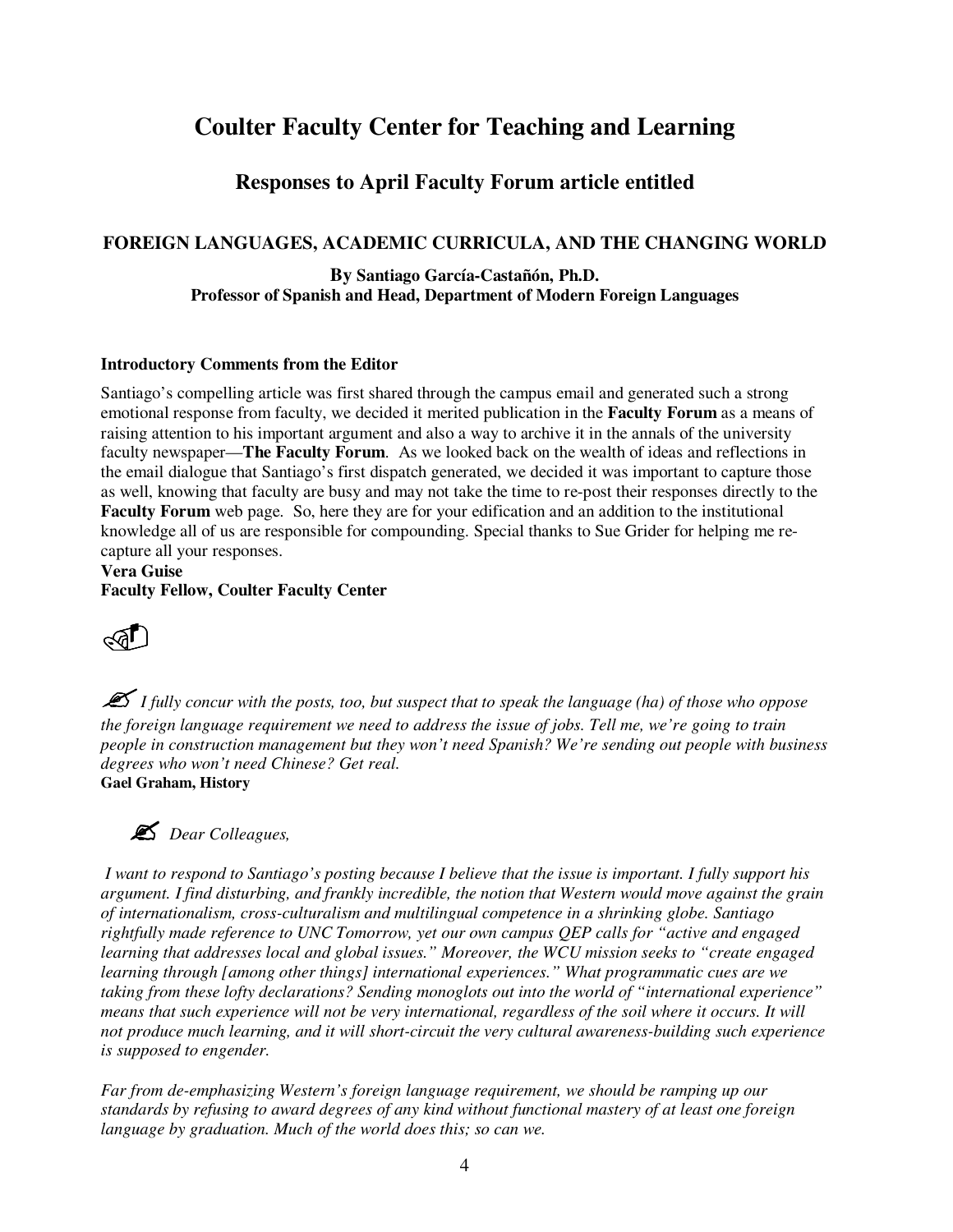John LeBaron, Jay M. Robinson Distinguished Professor of Educational Technologies Coulter Faculty Center

 $\mathscr{\mathscr{L}}$  *John has said it very elegantly. Increase the language requirement.* **Nina Marable Visiting Instructor, Health Sciences** 

 $\mathscr{\mathscr{L}}$  *John and all, thank you for raising this issue. I won't recapitulate the arguments for foreign language instruction, because I hope that we all know them; however, I will add the question of where in our programs the foreign language instruction occurs. By struggling to find a different solution for each program and degree, we're both minimizing the importance of the issue and fragmenting our efforts; in the longer programs, for instance, we've in the past had to reduce our foreign language requirements simply to get students to graduate on time. This is in part because our current Liberal Studies program, now under revision, is so lengthy.* 

*I'd argue that our new Liberal Studies program should require sustained study in a language other than English up to the third or fourth year for every student, rather than allowing students to avoid foreign language study altogether if they choose other options. Foreign language study, that most crucial literacy for the new millennium, shouldn't be left to the discretion, or, in some cases, the desperation, of each individual program, degree, or college, but should be an area in which each of our graduating students should be prepared. I've raised this issue with my nearest representative on the Liberal Studies committee; I encourage all those concerned about this issue to do so as well.* 

*Thanks,*  **Catherine Carter English Department** 



 *Coming from the office of International Programs and Services, many of you may not realize that there is a small revolution afoot among our students. Our students know that language acquisition and an international study, internship, and service learning experience will set them apart in the job market.* 

*Even in these stressful economic times, we are seeing increased interest in studying abroad, especially to countries like Spain, Mexico, Japan, and China. High schools in Raleigh teach Japanese and feed into WCU because in the states, we have the most developed program in Japanese, offering four years of Japanese language and culture courses. High schools in North Carolina are beginning to teach Chinese. These students will be looking for a university that also teaches Chinese.* 

*WCU needs to look more closely at the importance of language acquisition across the curriculum - not only in the BA degree. It may be time to revisit our options at the department, college and university levels if we truly believe that our students must be prepared for the global environment that they are entering. My office stands ready to assist any college or department in developing international programs for their students and faculty.* 

**Lois Petrovich-Mwaniki, Ph.D. Director, International Programs and Services**